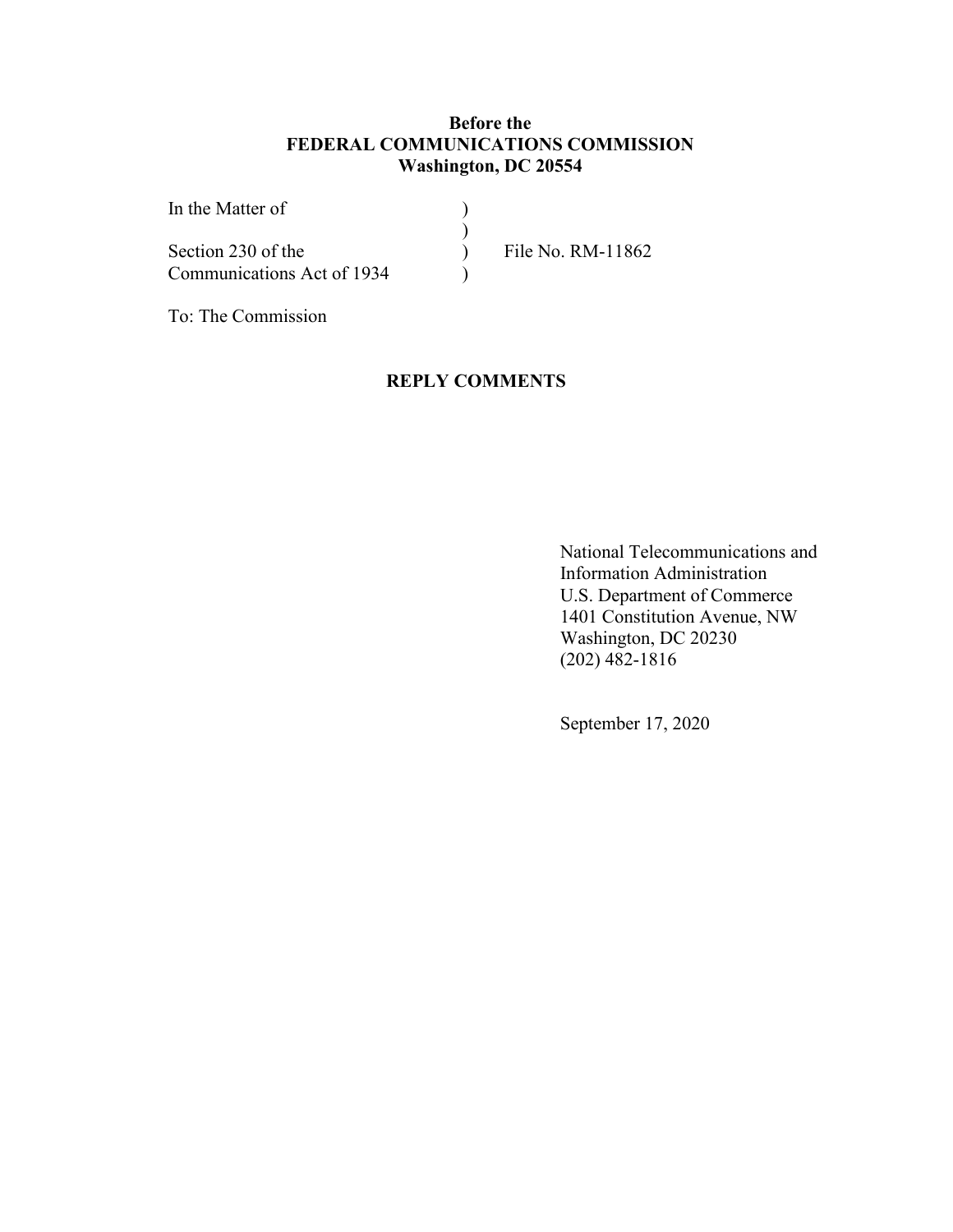### **TABLE OF CONTENTS**

| A.              |                                                                                           |  |
|-----------------|-------------------------------------------------------------------------------------------|--|
| <b>B.</b>       | Section 201's Requirement that Rules be "Necessary in the Public Interest" 8              |  |
| $\mathcal{C}$ . | The Commission's Power to Implement A Statute Regulations Does Not Turn on                |  |
| D.              |                                                                                           |  |
| E.              | NTIA's Petition Does Not Call Upon the FCC to Regulate Speech or Impose Anti-             |  |
| F.              |                                                                                           |  |
| G.              |                                                                                           |  |
|                 | II. Returning Section 230 to Its Textual Moorings and Congressional Intent 15             |  |
| A.              |                                                                                           |  |
| <b>B.</b>       |                                                                                           |  |
| $\mathcal{C}$ . |                                                                                           |  |
| D.              |                                                                                           |  |
| E.              | The Interaction between subsection $230(c)(1)$ and subsection $230(c)(2)$ is ambiguous 26 |  |
| F.              |                                                                                           |  |
|                 |                                                                                           |  |
|                 |                                                                                           |  |
|                 |                                                                                           |  |
|                 |                                                                                           |  |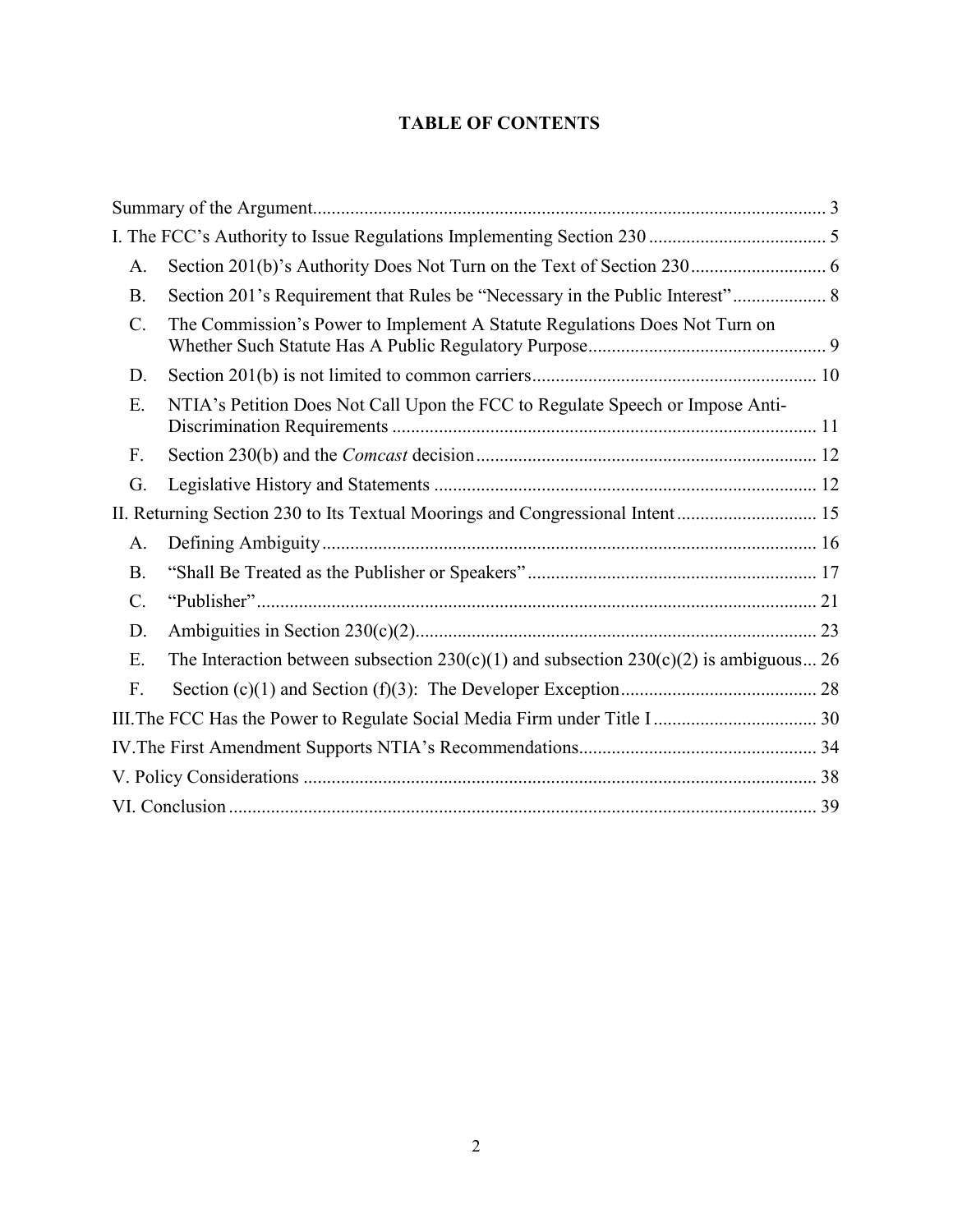#### **Summary of the Argument**

The National Telecommunications and Information Administration's Petition for Rulemaking<sup>1</sup> spurred hope for the American people. Thousands of Americans submitted comments to the Federal Communications Commission (Commission or FCC), writing of their frustration and anger at the major social media platforms' censorship and de-platforming. These commenters spoke of their exclusion from political, social, and cultural activity—our nation's public square—due to social media platforms' unfair and arbitrary content moderation policies.

These Americans called upon the FCC to ensure that section 230 no longer renders the internet a "no man's land" where major social media platforms ignore with impunity contract, consumer fraud, and anti-discrimination laws. These Americans recognized an obvious truth: when social media companies edit, moderate, comment upon, or shape user-generated content to a degree that renders them speakers in their own right, they fall outside of section 230's protections. Finally, these comments called upon the FCC to impose the same disclosure requirements on the major social media platforms that broadband internet access service providers (BIASs) now face. In a democracy, control of public discourse should take place in sunlight.

There were, in addition, critical comments to the NTIA Petition, which this Reply categorizes and rebuts. First, many comments claim that the FCC lacks the jurisdiction to prescribe implementing regulations under section 230. This position either ignores section 201(b)'s general grant of regulatory authority, or misconstrues it in a way that would invalidate swathes of existing FCC regulation.

<sup>&</sup>lt;sup>1</sup> National Telecommunications and Information Administration, Petition for Rulemaking, Docket No. RM- 11862 at 27-31 (Filed July 27, 2020) (Petition).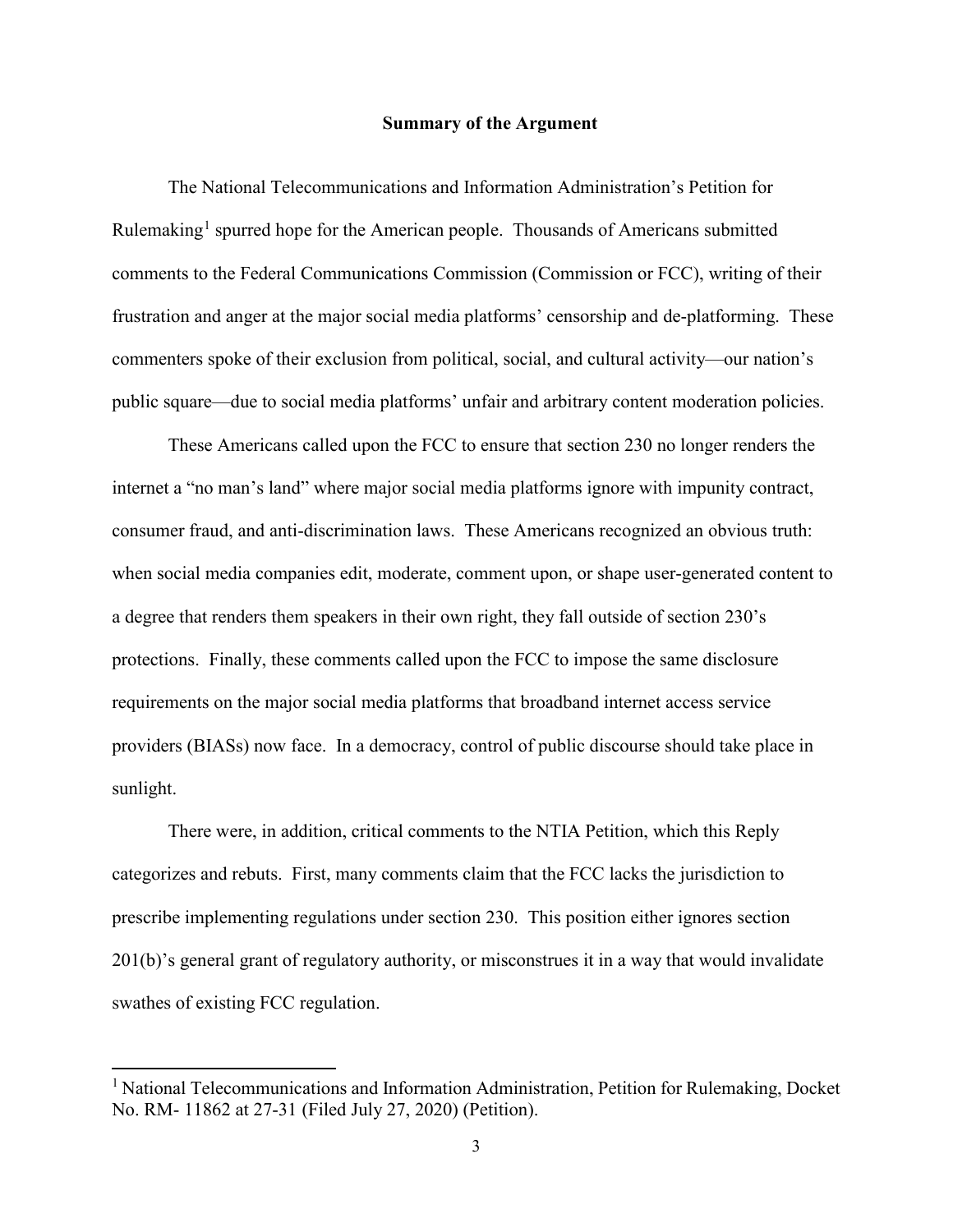Second, commenters claim that the Petition's proffered reading of section  $230(c)(1)$  and its relationship to section  $230(c)(2)$  conflicts with case law or precedent. Yet, case law does not bind the FCC's judgment concerning ambiguous terms in statutes; rather, it has a duty to make an independent judgment when faced with statutory ambiguities. While much of the case law supports NTIA's proffered reading, certain outlier cases have stretched the meaning of section 230 beyond its original purpose. These expansive court decisions reinforce the need for the FCC to issue regulations to clarify the proper scope of section 230 for the benefit of the courts, platforms, and public.

Third, some commenters claim the Petition, in seeking to clarify the relationship between section  $230(c)(1)$  and section  $230(f)(3)$  by showing when an "interactive computer service" becomes an "information content provider," find ambiguity where none exists. Unfortunately, however, courts have not interpreted the definition of "information content provider" in (f)(3) consistently or as broadly as it was intended and the text indicates. Further, this position ignores the inherent difficulty distinguishing between promoting, editing, and blocking content and creating content. The FCC's clarification of section  $230(c)(1)$  and  $230(f)(3)$  will provide a discernable distinction.

Fourth, commenters claim that the FCC lacks jurisdiction to impose disclosure requirements because social media are not "information services." This assertion ignores the Petition's exhaustive analysis of the term as used in the 1996 Telecommunications Act and FCC regulation. Instead, commenters make inconclusive textual arguments from the definitional section 230(f)(2) and ignore the numerous court rulings, as well as the FCC's own definitions, classifying social media services as information services falling under the FCC's Title I jurisdiction.

4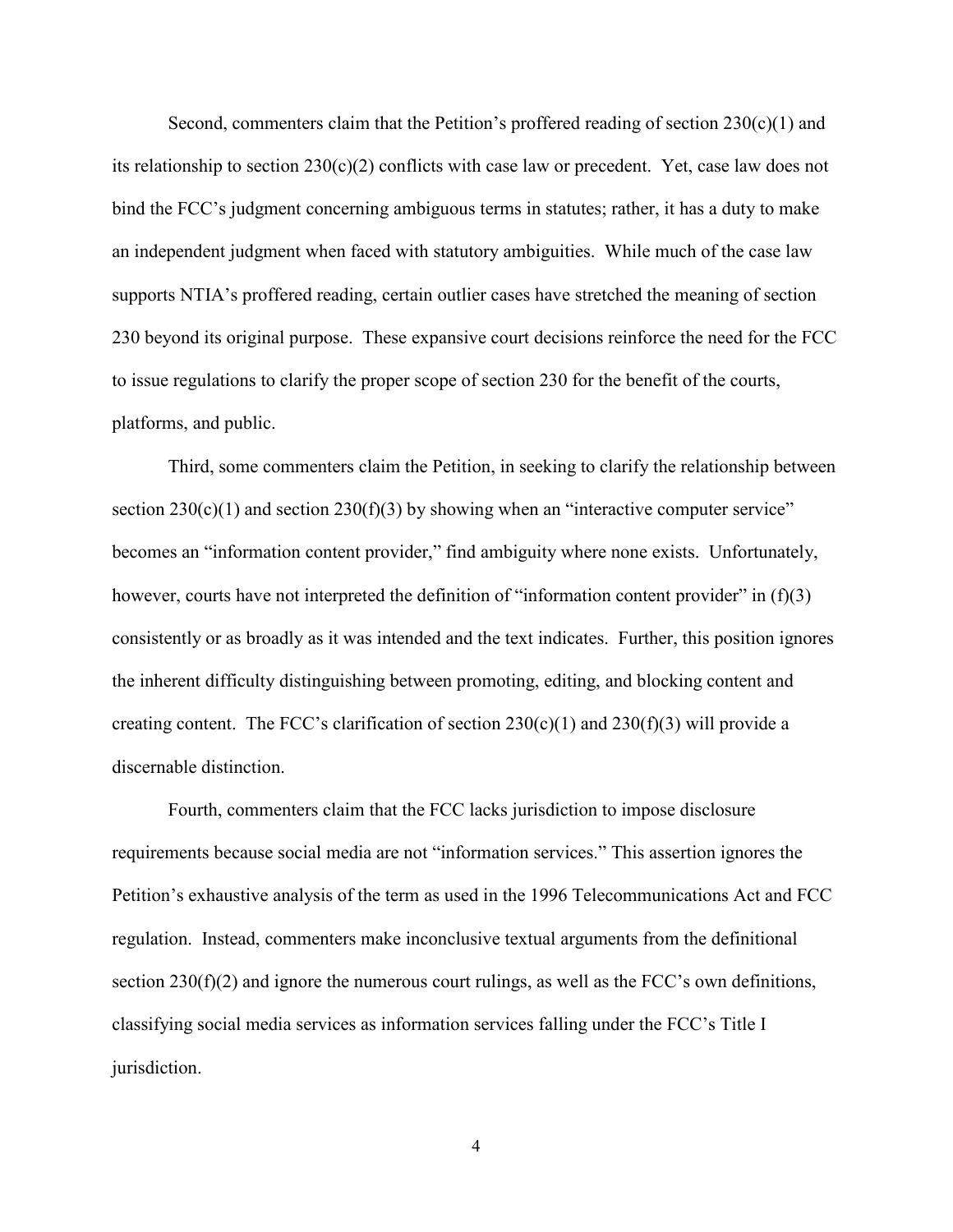Fifth, commenters claim that the Petition's interpretation of section 230 violates the First Amendment because the Petition, through its proposed liability rule, encourages certain types of speech but not others. But policy fears that present parades of horribles marching in opposite directions lack foundation. Commenters fail to cite any case in which a facially neutral liability relief standard was ruled unconstitutional —because there are none. And, as proof, it should be noted that section  $230(c)(2)$  itself is a liability rule that encourages certain types of speech, but no critical commenter has argued or court has ever found it unconstitutional.

Sixth, commenters also predict that the Petition's interpretation of section 230 will result in either too much or too little content moderation. When policy fears present parades of horribles that march in opposite directions, these policy insights likely lack firm foundation. Given the difficulty of prediction, the best course is to follow the Petition's close reading of the statues' text and legislative history.

Last, commenters assert that the Petition's proposed rules will have an impact greater than \$100 million. But, largely relying on unpublished economic laboratory studies, commenters present no evidence that these estimates have any validity in the real world.

#### **I. The FCC's Authority to Issue Regulations Implementing Section 230**

The Supreme Court has ruled that "the grant in section 201(b) means what it says: The FCC has rulemaking authority to carry out the 'provisions of [the 1934 Communications] Act."<sup>2</sup> The Telecommunications Act of 1996 (1996 Act),  $3$  in turn, incorporated Section 230 into the

<sup>&</sup>lt;sup>2</sup> AT&T Corp. v. Iowa Utilities Bd., 525 U.S. 366, 378 (1999); City of Arlington, Tex. v. FCC, 569 U.S. 290, 293 (2013) (noting that Section 201(b) of that Act empowers the Federal Communications Commission to "prescribe such rules and regulations as may be necessary in the public interest to carry out [its] provisions. Of course, that rulemaking authority extends to the subsequently added portions of the Act.").

 $3$  Pub. L. No. 104-104 (1996).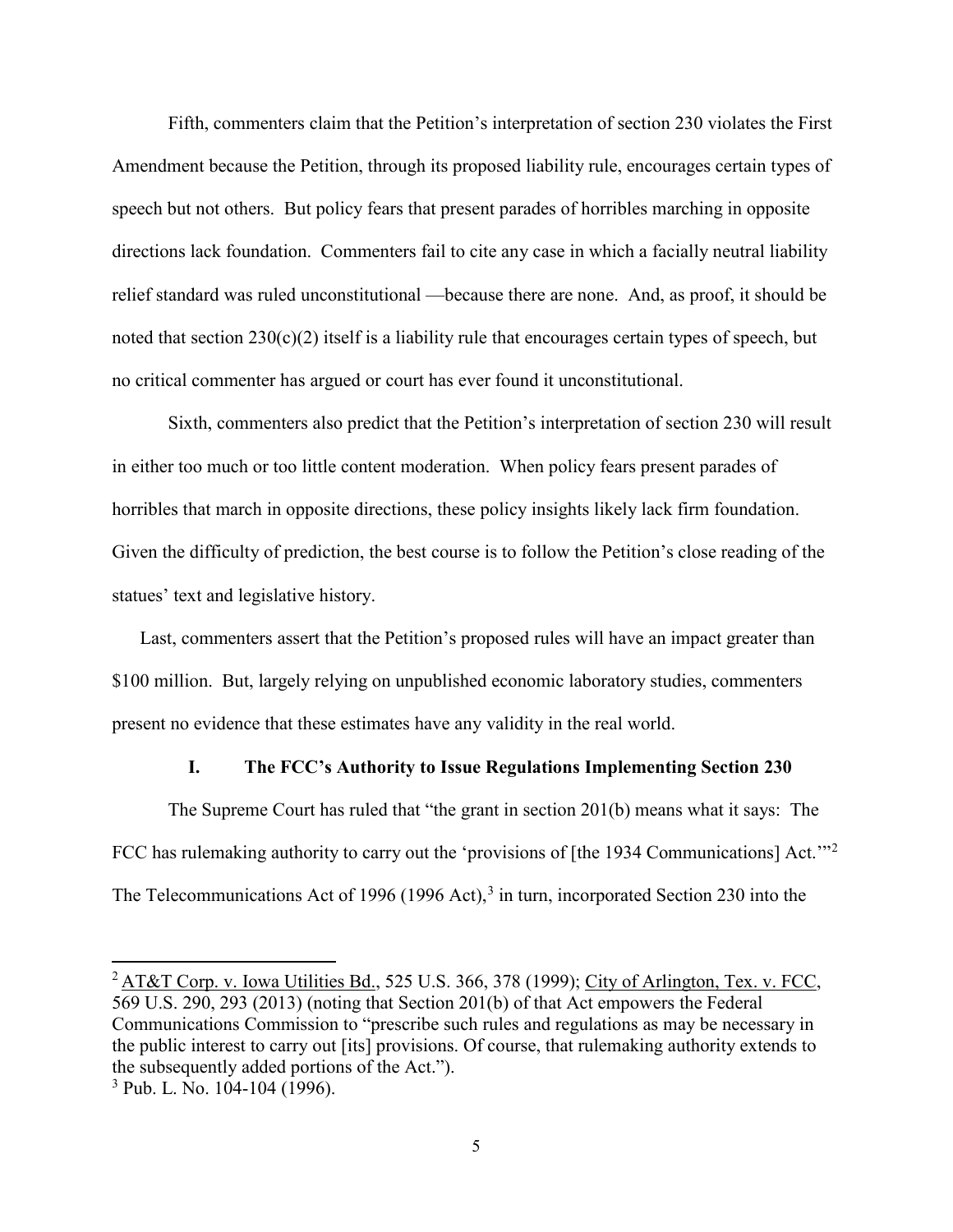1934 Communications Act. The Supreme Court and lower courts repeatedly have held that the Commission's section 201(b) rulemaking "[o]f course . . . extends to the subsequently added portions of the Act."<sup>4</sup> "Section 201(b) gives the Commission broad power to enact such 'rules and regulations as may be necessary in the public interest to carry out the provisions of this Act,' including sections that were added later by the Telecommunications Act of 1996."<sup>5</sup>

Following this understanding of the FCC's regulatory authority, the Supreme Court has applied section 201(b) to sections 251 and 252, and section 332.<sup>6</sup> The U.S. Court of Appeals for the Ninth Circuit ruled that section 201(b) authorizes rulemaking for section  $276$ .<sup>7</sup> And, the Commission has applied section 201's rulemaking authority to numerous other sections of the Telecommunications Act.<sup>8</sup>

#### **A. Section 201(b)'s Authority Does Not Turn on the Text of Section 230**

Numerous commenters allege that the lack of explicit implementing authority within

section 230 renders it beyond the reach of section 201(b)'s grant of regulatory authority.<sup>9</sup> But,

<sup>4</sup> City of Arlington, 569 U.S. at 293.

<sup>&</sup>lt;sup>5</sup> Metrophones Telecommunications, Inc. v. Glob. Crossing Telecommunications, Inc., 423 F.3d 1056, 1067–68 (9th Cir. 2005) (citations omitted).

 $6$  City of Arlington, 569 U.S. at 293; Iowa Utilities Bd., 525 U.S. at 378; 47 U.S.C. §§ 251, 252, 332.

 $7$  Metrophones Telecommunications, 423 F.3d at 1067–68.

<sup>&</sup>lt;sup>8</sup> Numerous commenters recognize as obvious this statutory analysis. Comments of the Free State Foundation, Docket No. RM-11862 at 4-5 (Filed Sept. 2, 2020) (Free State Comments); Comments of the Internet Accountability Project, Docket No. RM-11862 at 2 (Filed Sept. 2, 2020) (IAP Comments); Comments of Organizations Promoting a Safe, Secret, and Sustainable Internet for All, Docket No. RM-11862 at 6-7 (Filed Sept. 3 2020) (Internet for All Comments). <sup>9</sup> Comments of Americans for Prosperity, Docket No. RM-11862 at 22-26 (Filed Sept. 2, 2020) (Americans for Prosperity Comments); Comments for the Center for Democracy and Technology, Docket No. RM-11862 at 5-6 (Filed Sept. 1, 2020) (CDT Comments); Comments of the Internet Association, Docket No. RM-11862 at 5-6 (Filed Sept. 3, 2020) (Internet Association Comments); Comments of TechFreedom, Docket No. RM-11862 at 14-16 (Filed Sept. 2, 2020) (TechFreedom Comments); Comments of Public Knowledge, Docket No. RM-11862 at 4-6 (Filed Sept. 2, 2020) (Public Knowledge Comments); Comments of Vimeo, Inc.,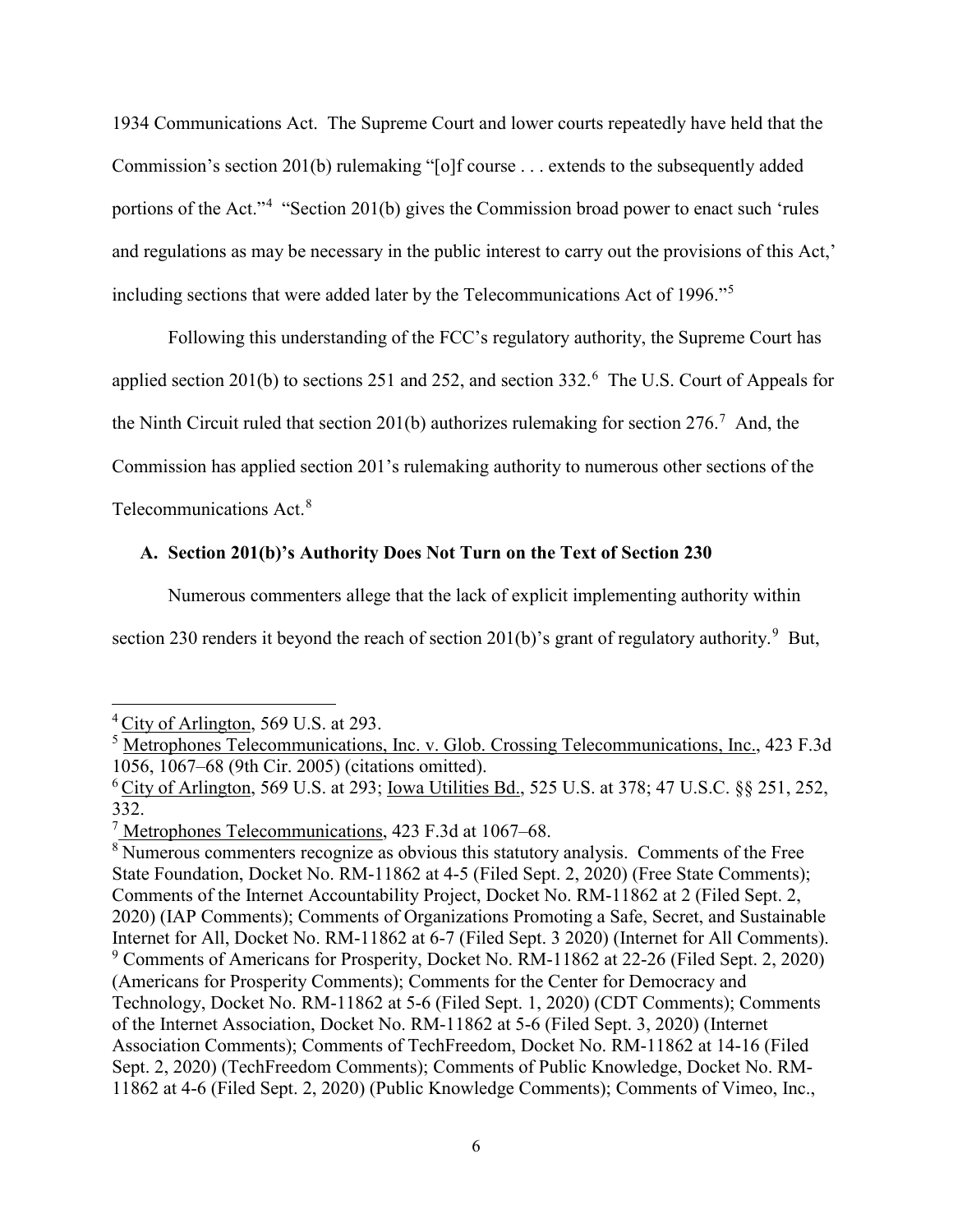this argument contradicts Supreme Court precedent, which extends section 201(b) authority to sections codified in 1934 Act, regardless of whether the particular section specifically mentions or contemplates FCC regulation. For instance, section  $332(c)(7)$ , which was also added to the 1934 Act by the 1996 Act,  $10 \text{ limits State}$  and local decision-making on the placement, construction, or modification of certain wireless service facilities. The section makes no mention of FCC authority, only alluding to the Commission in passing and giving it no role in the provision's implementation. The Supreme Court, nonetheless, upheld the Commission's authority to issue regulations pursuant to section  $332(c)(7)$  for the simple reason that it was codified within the 1934 Act, and section 201(b) empowers the Commission to promulgate rules interpreting and implementing the entire  $Act.<sup>11</sup>$ 

Similarly, in Iowa Utilities, the Supreme Court ruled that the FCC had rulemaking authority to implement sections 251 and 252 of the Act.<sup>12</sup> As with section 332(c)(7), section 252 does not explicitly grant the Commission power over all aspects of its implementation. Despite this silence, the Court ruled that "§ 201(b) explicitly gives the FCC jurisdiction to make rules governing matters to which the 1996 Act applies."13 These two decisions, and their underlying rationales, compel the same result for a Commission rulemaking to interpret section 230: if Congress chooses to codify a section into the 1934 Communications Act, then section 201(b) gives the FCC the power to clarify and implement it through regulation.

Automattic Inc., Reddit, Inc., Docket No. RM-11862 at 6-9 (Filed Sept. 2, 2020) (VAR Comments).

<sup>&</sup>lt;sup>10</sup> Telecommunications Act of 1996, Pub. Law 104-104  $\S$  704. Facilities Siting; Radio Frequency Emission Standards, 47 U.S.C. § 332(c)(7).

<sup>&</sup>lt;sup>11</sup> City of Arlington, 569 U.S. at 293 (affirming "[o]f course that rulemaking authority [of section 201(b)] extends to the subsequently added portions of the Act").

<sup>12</sup> Iowa Util. Bd., 525 U.S. at 378-87.

 $13$  Id. at 380.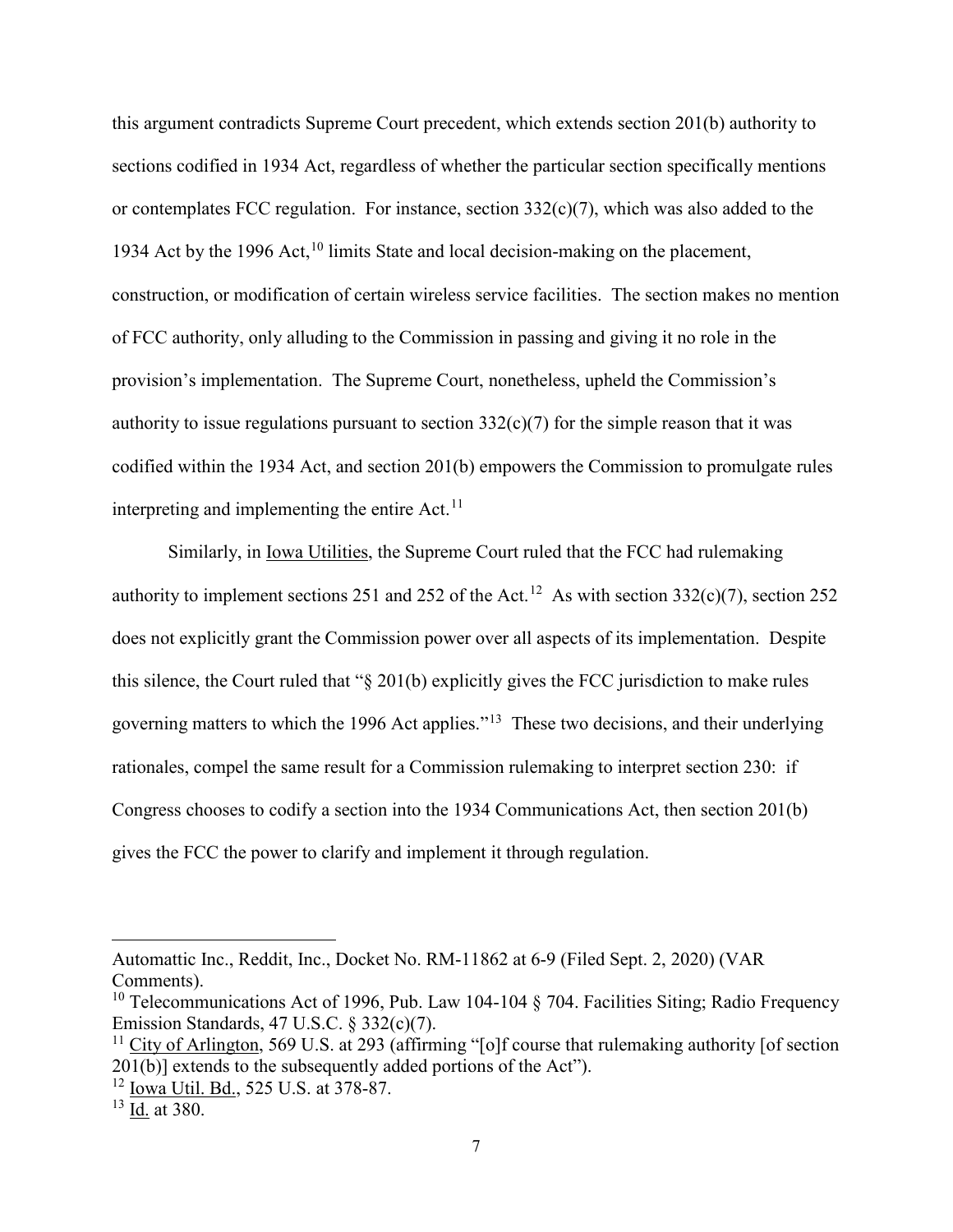The Commission, itself, has never limited application of section 201(b) to a given section of the Act depending on whether the section, itself, calls for Commission implementation. Following Supreme Court precedent, the Commission will apply section 201(b) to a section of 1934 Act that does not mention implementing authority. For instance, the Commission has issued regulations under sections  $271$ ,<sup>14</sup> which has no implementing language and section  $260$ ,<sup>15</sup> which only calls for procedural regulation.

#### **B. Section 201's Requirement that Rules be "Necessary in the Public Interest"**

Some commenters argue that section 201 is qualified by its language that all rules issued under its authority must be "necessary in the public interest."<sup>16</sup> But, courts have not read this language to limit the Commission's power to issue rules that further a legitimate regulatory objective. The Courts of Appeals for the Third and D.C. Circuits recognize that "necessary' is a 'chameleon-like' word whose 'meaning ... may be influenced by its context' [and] the Cellco Court determined that it would uphold any reasonable interpretation that did not contravene the express provisions of the Communications Act."17 In Cellco*,* the D.C. Circuit stated that "[u]nder 47 U.S.C. § 201(b), the Commission can adopt rules upon finding that they advance a legitimate regulatory objective; it need not find that they are indispensable."<sup>18</sup> The Petition advances rules that clearly advance a "legitimate regulatory objective." It asks the Commission

<sup>&</sup>lt;sup>14</sup> Implementation of the Local Competition Provisions of the Telecommunications Act of 1996, 64 FR 51910 (Sept. 27, 1999).

<sup>&</sup>lt;sup>15</sup> Accounting Safeguards Under the Telecommunications Act of 1996, 62 FR 2918 (Jan. 21, 1997).

<sup>16</sup> CDT Comments at 6-7; VAR Comments at 7-8.

 $17$  Prometheus Radio Project v. FCC, 373 F.3d 372, 393 (3d Cir. 2004), as amended (June 3, 2016), *citing* Cellco P'ship v. FCC, 357 F.3d 88 (D.C.Cir.2004).

<sup>&</sup>lt;sup>18</sup> Cellco P'ship, 357 F.3d at 96. (citations omitted).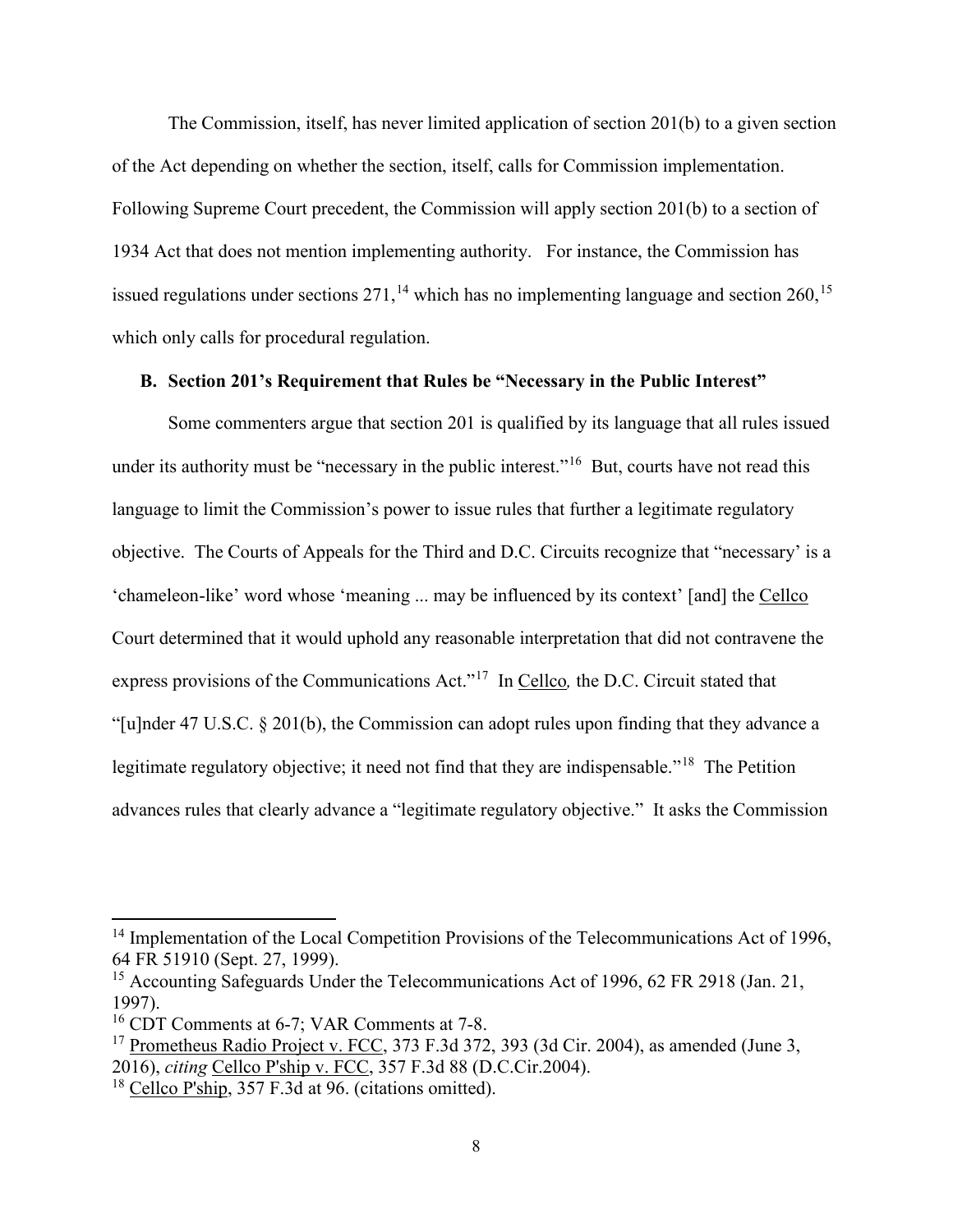to return section 230 to its original meaning and purpose and expand transparency and consumer protection.

## **C. The Commission's Power to Implement Statutory Regulations Does Not Turn on Whether Such Statute Has Requires Regulatory Implementation**

Numerous commenters allege that section 230 is a self-executing law controlling private parties and, therefore, precludes any federal regulatory implementation.<sup>19</sup> Again, this claim contradicts the Supreme Court rulings that found section 201(b) authority to issue regulations regarding section 252 procedures before a state utility commission and section 332(c)(7) which regulates local cellphone siting. These statutes are explicit and could easily be implemented without further Commission action, but the Supreme Court ruled that section 201(b) gave the Commission the right to further clarify and implement them. Further, the largely private scope of section 230 presents no bar to the FCC's power to implement regulations and the statute duplicates public interest because it blocks state criminal and civil enforcement. Agency statutory interpretations and implementation regulations receive full deference and have full effect even when governing actions between private litigation or disputes in which the agency plays no role.<sup>20</sup>

<sup>&</sup>lt;sup>19</sup> Comments of Professors Christopher Terry and Daniel Lyons, Docket No. RM-11862 at 3 (filed Sept. 10, 2020) (Terry and Lyons Comments); Public Knowledge Comments at 4.  $^{20}$  Glob. Crossing Telecomms., Inc. v. Metrophones Telecomms., Inc., 550 U.S. 45, 58 (2007); Bible v. United Student Aid Funds, Inc., 799 F.3d 633, 650–51 (7th Cir. 2015); Leyse v. Clear Channel Broad., Inc., 697 F.3d 360, 372 (6th Cir. 2012); Schafer v. Astrue, 641 F.3d 49, 61 (4th Cir. 2011); Cordiano v. Metacon Gun Club, Inc., 575 F.3d 199, 221 (2d Cir. 2009); Satterfield v. Simon & Schuster, Inc., 569 F.3d 946, 949 (9th Cir. 2009).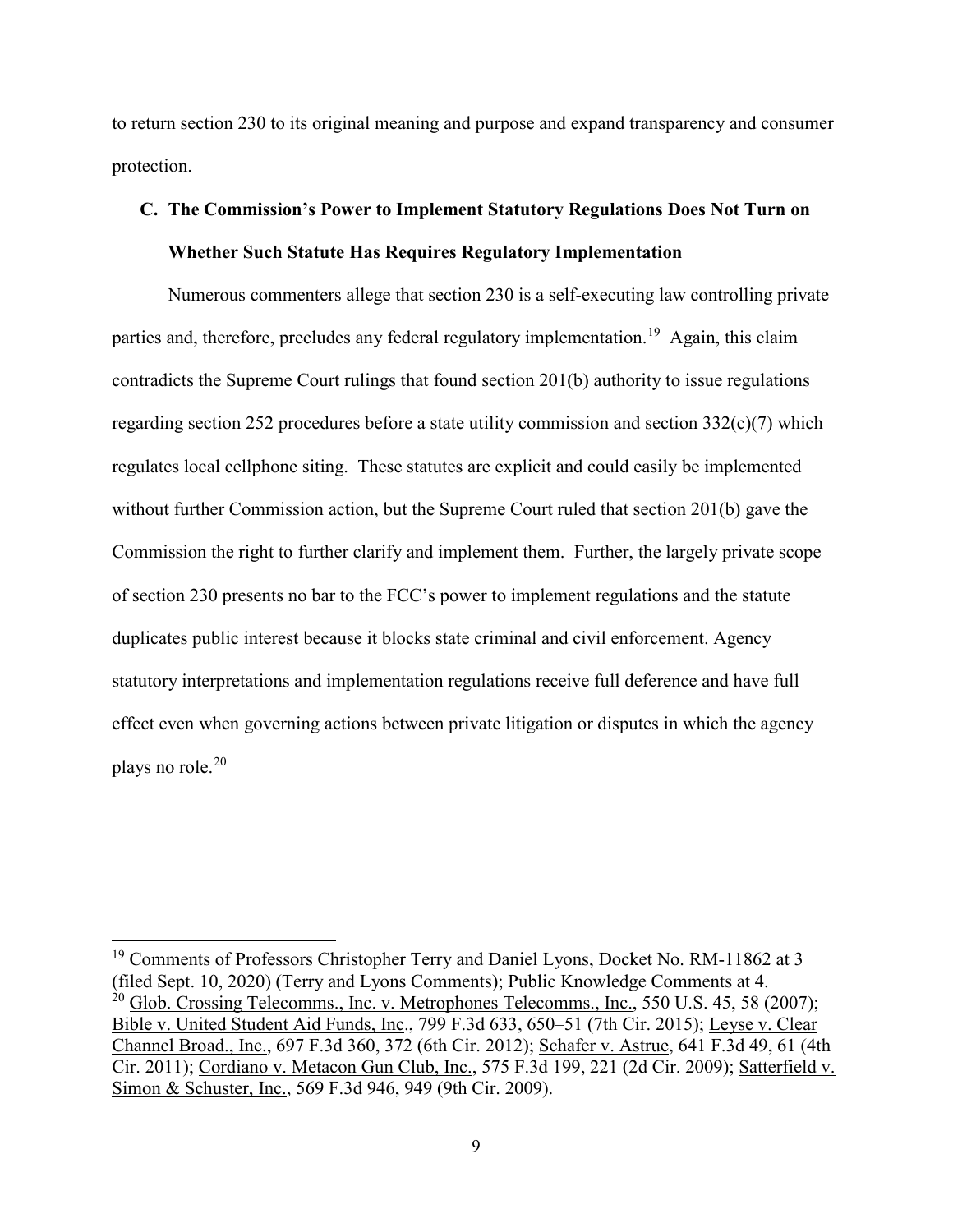#### **D. Section 201(b) Is Not Limited to Common Carriers**

Some argue that because some of section 201(b)'s provisions refer to common carriage, the entire implementing authority is also limited.<sup>21</sup> As a textual matter, this argument has no support. Parts of section 201(b) refer to common carriage; others do not. The Petition relies upon the complete sentence appearing at the end of section that does not involve or mention common carriage: "The Commission may prescribe such rules and regulations as may be necessary in the public interest to carry out the provisions of this chapter."<sup>22</sup> Section 230 is in "this chapter" and section 201(b) "means what it says."<sup>23</sup>

Neither the Commission nor any court has ever recognized a common carriage limitation to the Commission's power in implementing appropriate regulation. To the contrary, the Commission has regulated non-common carrier issues pursuant to section 201 authority. For instance, City of Arlington demonstrates that this limitation has no basis in law. There, the FCC relied upon section 201(b) to promulgate rules about localities' decisions about cellphone tower siting—nothing to do with common carriage.<sup>24</sup> Section 201(b) authority has also been used to justify the Commission's regulations on matters as diverse as alarm monitoring services in 47 U.S.C.  $\S 275^{25}$  and pole attachments in 47 U.S.C.  $\S 224$ .<sup>26</sup>

 $21$  CDT Comments at 6; TechFreedom Comments at ii, 11; VAR Comments at 6-9.  $22$  47 U.S.C. § 201(b).

 $23$  Iowa Utilities Bd., 525 U.S. at 278.

 $24$  City of Arlington, 569 U.S. at 293.

<sup>&</sup>lt;sup>25</sup> In the Matter of Enforcement of Section 275(a)(2) of the Communications Act of 1934 Against Ameritech, FCC 98-226, 13 FCC Rcd. 19046 (Sept. 15, 1998).

<sup>&</sup>lt;sup>26</sup> In the Matter of Acceleration of Broadband Deployment by Improving Wireless Facilities Siting Policies, FCC 14-153, 29 FCC Rcd. 12865 (Oct. 21, 2014).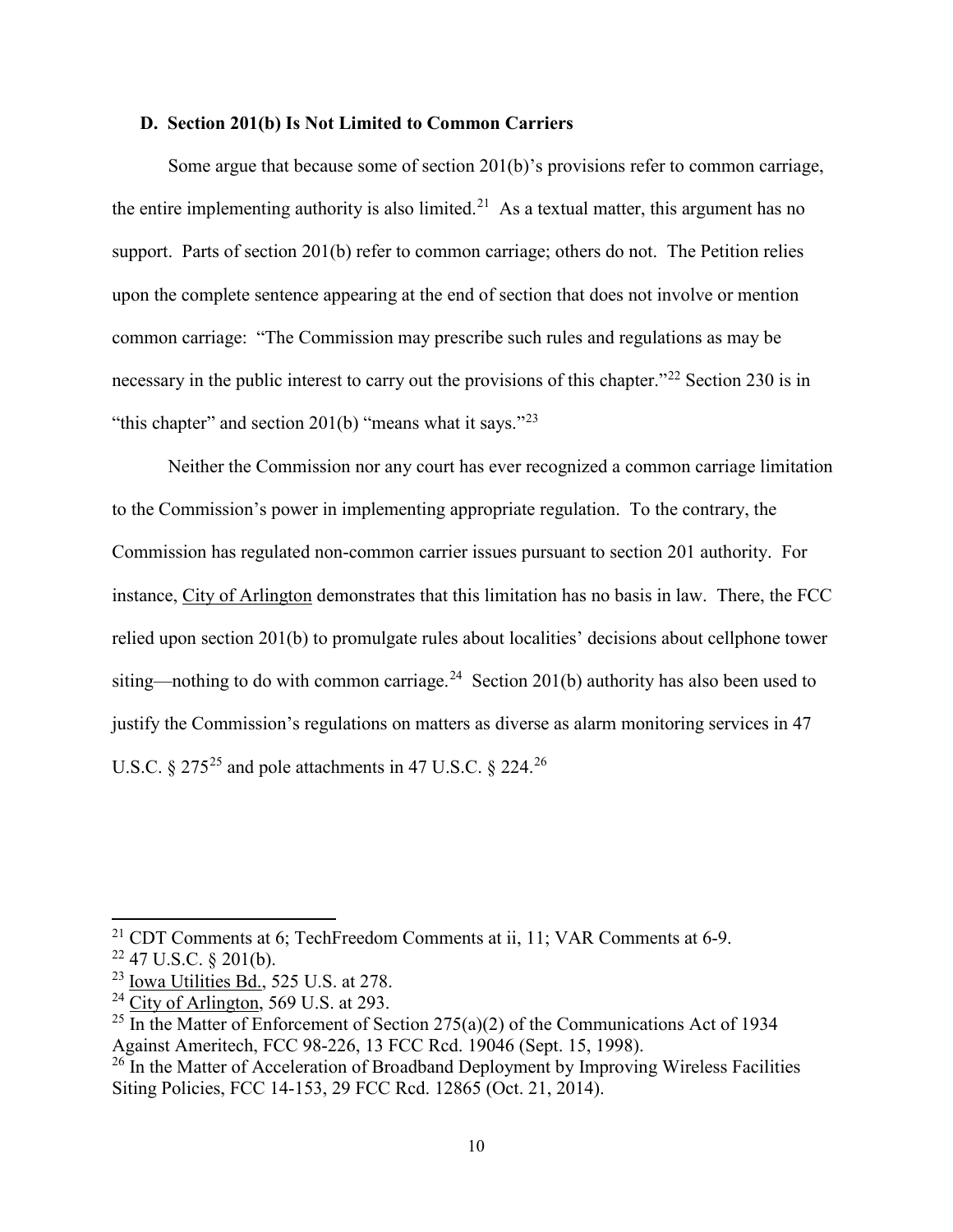## **E. The Petition Does Not Call on the FCC to Regulate Speech or Impose Anti-Discrimination Requirements**

Some argue that the Petition calls upon the Commission to regulate speech or impose non-discrimination requirements.<sup>27</sup> The Petition, however, does not prescribe speech nor impose unconstitutional conditions on speech as discussed infra and does not ask the Commission to regulate speech. It simply asks to return section 230 to its original meaning—to clarify a special legal exemption that interactive computer services enjoy. Nothing in the Petition prescribes or limits what anyone or any platform can say or express. Similarly, the Petition does not present "anti-discrimination" requirements and commenters fail to identify any place in the Petition that does so. <sup>28</sup> Rather, commenters assert that reading Section 230(c)(2)'s "otherwise objectionable" language according to ejusdem generis as discussed below, imposes anti-discrimination, common carriage so-called "network neutrality" requirements in violation of Verizon v. FCC.<sup>29</sup> This is an apples and oranges comparison. First, section 230(b)(2) is not an anti-discrimination provision; it is a liability protection provision. Platforms are free to carry whatever content they wish. Second, the Verizon court, in rejecting the FCC's anti-discrimination rule, took the Commission to task for an extravagant assertion of power over non-common carriers pursuant to

<sup>&</sup>lt;sup>27</sup> Comments of the Computer and Communications Industry Association, Docket No. RM-11862 at 4 (Filed Sept. 3, 2020) (CCIA Comments) ("The Communications Act of 1934 does not explicitly envision the regulation of online speech. When the FCC has regulated content, like the broadcast television retransmission rule, the fairness doctrine, and equal time and other political advertising rules, it has involved content from broadcast transmissions, which is essential to the FCC's jurisdiction. What NTIA proposes is not included in the scope of the FCC's enabling statute…"); Public Knowledge Comments at 5; TechFreedom Comments at 49; VAR Comments at 11.

<sup>&</sup>lt;sup>28</sup> Public Knowledge Comments at 6.

<sup>29</sup> Verizon v. FCC, 740 F.3d 623, 628 (D.C. Cir. 2014).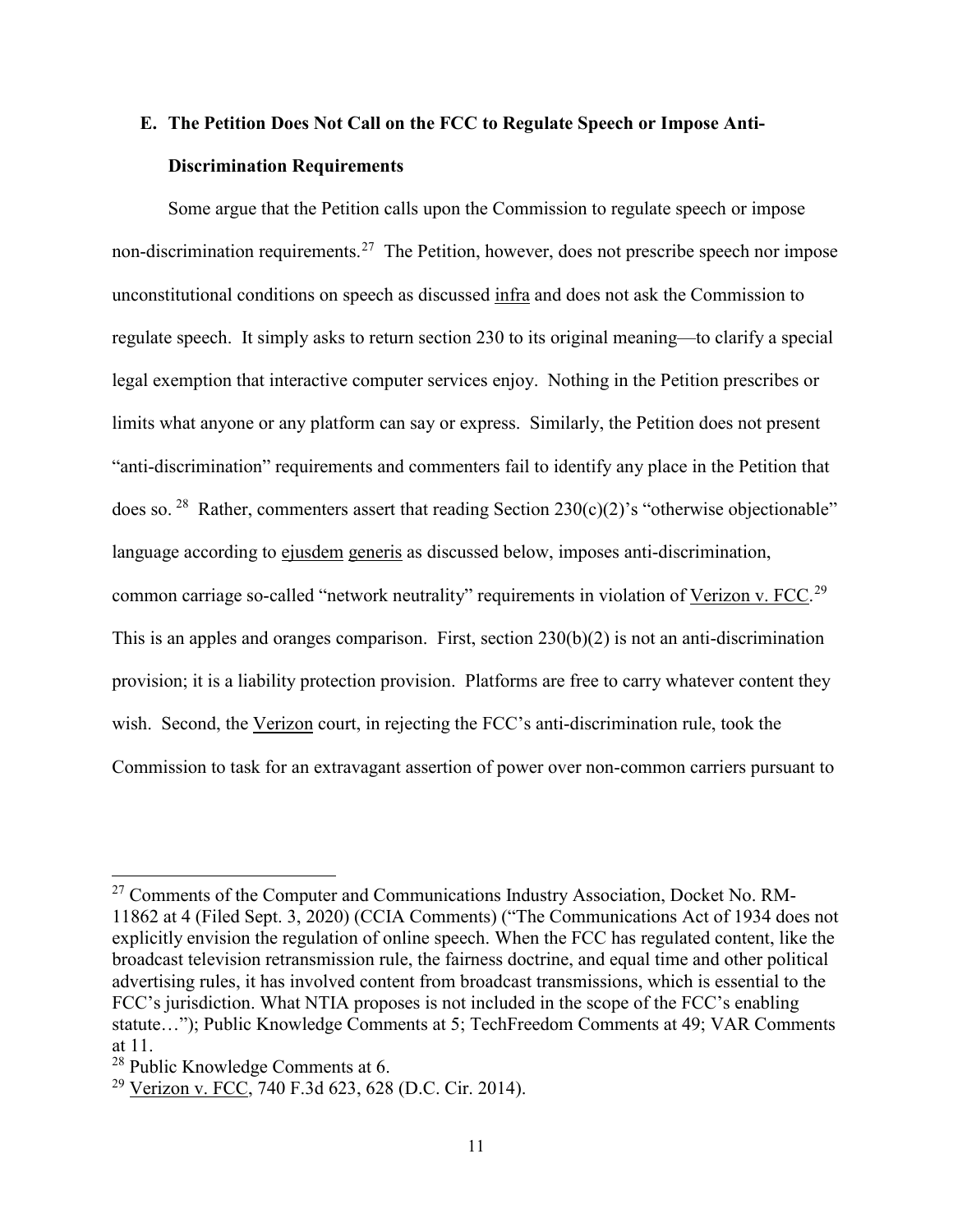section 706 of the Act.<sup>30</sup> Here, section 230 is not limited to common carriers thus Verizon's limitation has no application.

#### **F. Section 230(b) and the Comcast decision**

Section 230's policy statements found in Section 230(b)(2) state inter alia that the internet should be "unfettered by Federal or State regulation." Commenters argue this language precludes FCC's regulatory implementation of section 230.<sup>31</sup> But, this is not the case. "Policy statements are just that—statements of policy. They are not delegations of regulatory authority."<sup>32</sup> They do not create "statutorily mandated responsibilities."<sup>33</sup>

Regardless, section 230(b)(2) supports the Petition. Section 230 is a regulatory text, creating an exception to common law obligations. By limiting and clarifying its scope, the Petition is urging a de-regulatory approach. And, in addition, the Petition furthers other policies of section  $230(b)$ .  $34$ 

#### **G. Legislative History and Statements**

l

Commenters point to statements made by congressmen, before and after the passage of section 230, to claim that the FCC lacks rulemaking authority.<sup>35</sup> For instance, legislators made statements such as "there is just too much going on the Internet for that to be effective. No

 $30$  Id. at 655 (identifying that "the anti-discrimination obligation imposed on fixed broadband providers has 'relegated [those providers], pro tanto, to common carrier status'").

 $31$  Americans for Prosperity Comments at 9; CCIA Comments at 4-5; Terry & Lyons Comments at 3; VAR Comments at 7.

<sup>32</sup> Comcast Corp. v. FCC, 600 F.3d 642, 655 (D.C. Cir. 2010).

<sup>33</sup> Comcast Corp., 600 F.3d at 652; Am. Library Ass'n v. FCC, 406 F.3d 689 (D.C. 2005).

<sup>&</sup>lt;sup>34</sup> 47 U.S.C. § 230(b)(3) ("It is the policy of the United States to encourage the development of technologies which maximize user control over what information is received by individuals, families, and schools who use the Internet and other interactive computer services.").

<sup>&</sup>lt;sup>35</sup> Americans For Prosperity Comments at 6; CCIA Comments at 4; Internet Association Comments at 13; TechFreedom Comments at 4.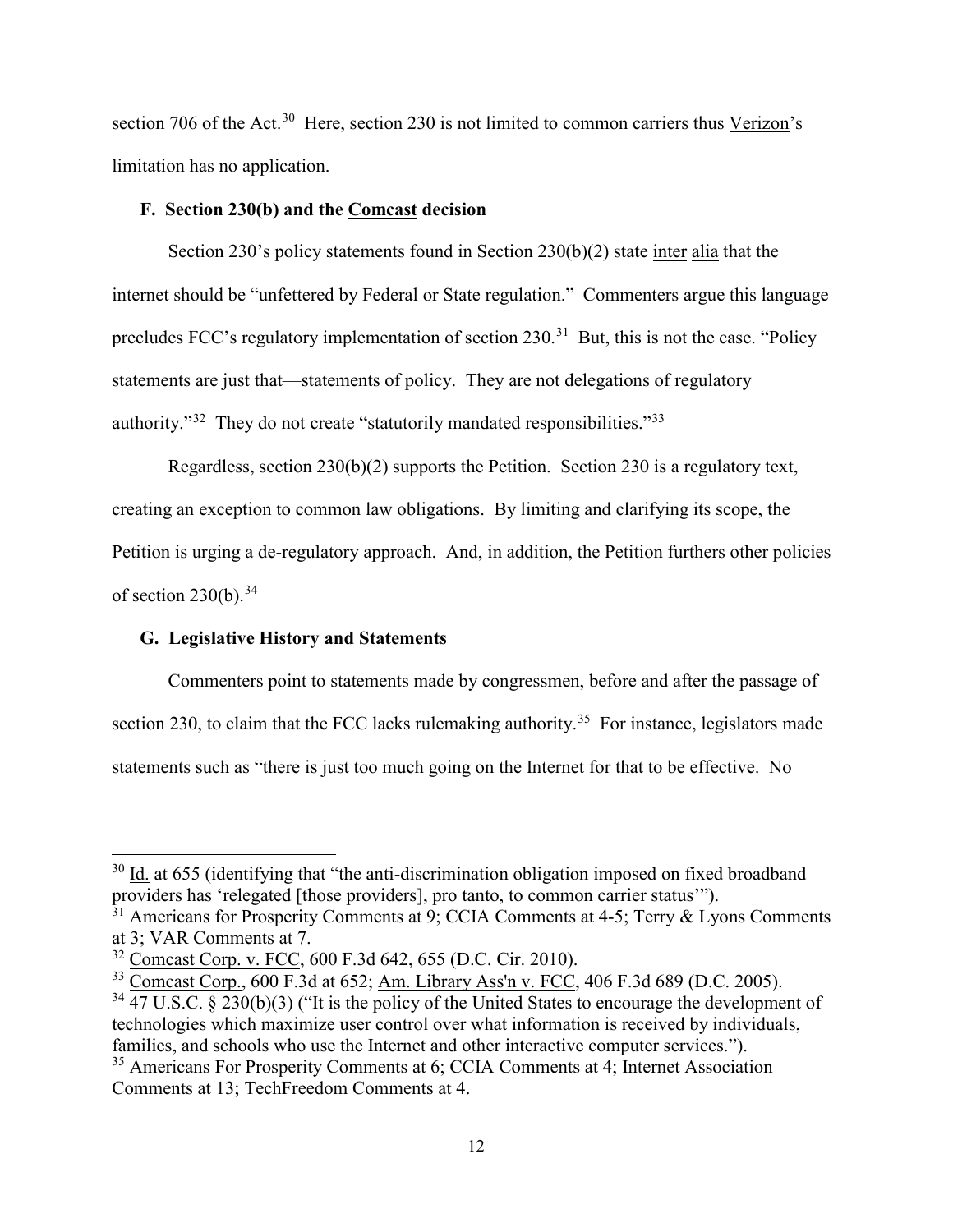matter how big the army of bureaucrats, it is not going to protect my kids because I do not think the Federal Government will get there in time."<sup>36</sup>

These quotations' antiregulatory attitude reflected congressional support for section 230's free market, incentivizing approach to the problem of children viewing pornography on the internet. These comments do not evidence a congressional intent to strip the Commission of its regulatory authority under section 230. After all, section 230 *is* a regulation. All the Petition asks the Commission to do is narrow section 230's scope, making it *less* regulatory.

Section 230 is "deregulatory" in the sense that it created special, market incentives to regulate speech offensive to children and families, as opposed to more hands-on regulation that was proposed at the time in a competing legislation offered by Senator Exon. Representatives Christopher Cox and Ron Wyden floated the bill that became section 230—entitled the "Online Family Empowerment amendment"-- as an alternative to Senator J. James Exon's bill that criminalized the transmission of indecent material to minors.<sup>37</sup> In public comments, Representative Cox explained that the section 230 would reverse Stratton Oakmont and advance the regulatory goal of allowing families greater power to control online content.<sup>38</sup> The final

<sup>&</sup>lt;sup>36</sup> 141 Cong Rec H 8460 (Statement of Mr. Cox); see also TechFreedom Comments at 6-7.

<sup>&</sup>lt;sup>37</sup> Robert Cannon, The Legislative History of Senator Exon's Communications Decency Act: Regulating Barbarians on the Information Superhighway, 49 Fed. Comm. L.J. 51 (1996); Felix T. Wu, Collateral Censorship and the Limits of Intermediary Immunity, 87 Notre Dame L. Rev. 293, 316 (2011); 141 Cong. Rec. H8468-69 (daily ed. Aug. 4, 1995); Ashcroft v. Am. Civil Liberties Union, 535 U.S. 564, 564 (2002) (noting that the Communications Decency Act reflected "Congress's response to the proliferation of pornographic, violent and indecent content on the web Congress' first attempt to protect children from exposure to pornographic material on the Internet.").

 $38$  See 141 Cong. Rec. H8469-70 (1995) (daily ed. Aug. 4, 1995) (statement of Rep. Cox); see also Reno v. Am. Civil Liberties Union, 521 U.S. 844, 859 n. 24 (1997) ("Some Members of the House of Representatives opposed the Exon Amendment because they thought it 'possible for our parents now to child-proof the family computer with these products available in the private sector.' They also thought the Senate's approach would 'involve the Federal Government spending vast sums of money trying to define elusive terms that are going to lead to a flood of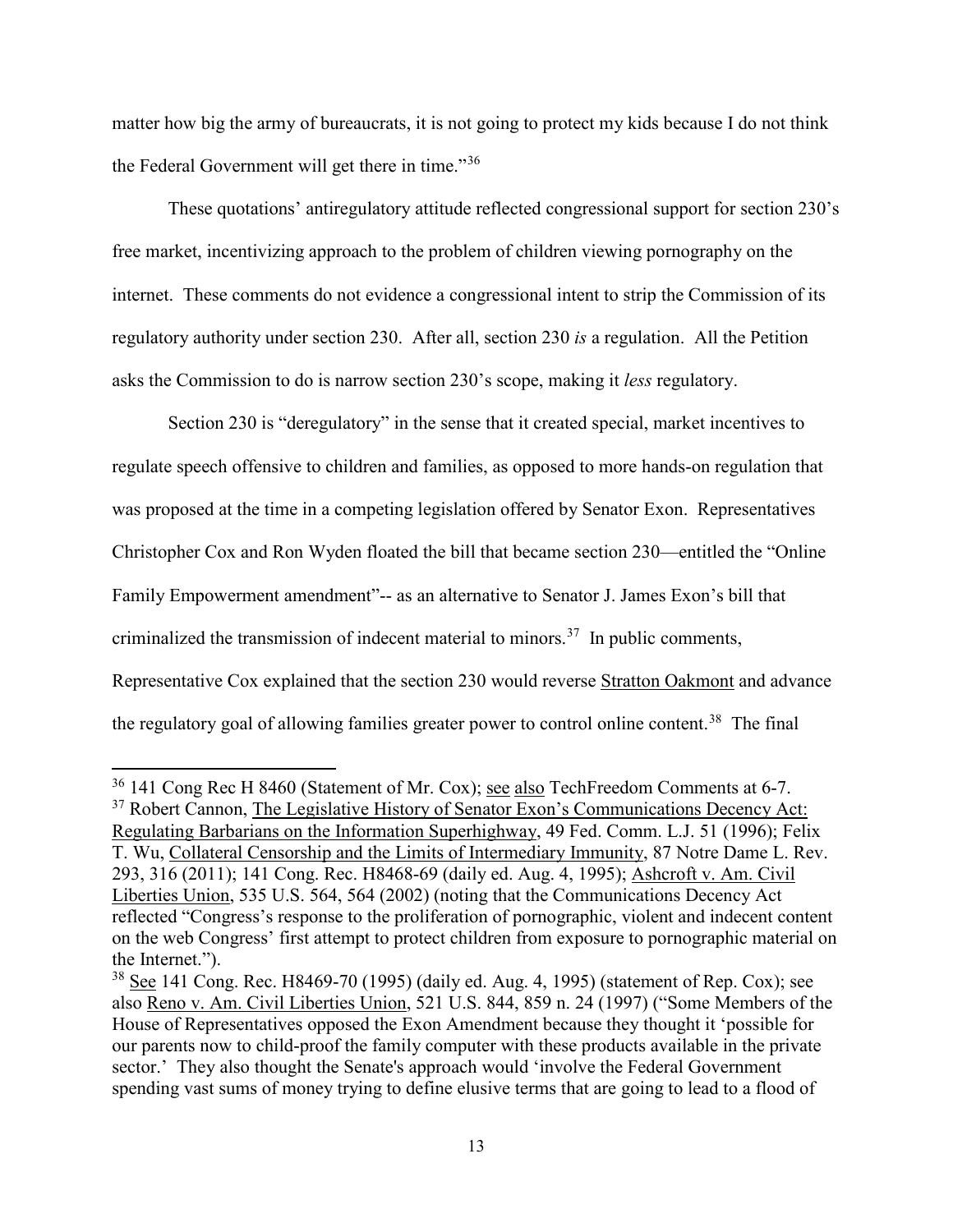statute reflected his stated policy: "to encourage the development of technologies which maximize user control over what information is received by individuals, families, and schools who use the internet and other interactive computer services."<sup>39</sup> The comments in the Congressional Record reveal bipartisan support and an understanding that section 230 was a nonregulatory approach to protecting children from pornography.<sup>40</sup> But, Congress intended section 230, and the FCC's regulatory authority, to further the goal of empowering families.

Finally, some commenters make the erroneous claim that the Restoring Internet Freedom Order, the FCC found that Section 230 provides no regulatory authority.<sup>41</sup> But, that is irrelevant. The point here is that section 201(b) –not section 230 itself—grants authority to issue regulations interpreting section 230(c).

#### **H. Timing Issues**

l

Some commenters argue that because the FCC has not before exerted regulatory authority to interpret section 230, it may not do so now. Or, relatedly, because no court has ever referred to the Commission a section 230 case on primary jurisdiction grounds, the Commission now

legal challenges while our kids are unprotected.' These Members offered an amendment intended as a substitute for the Exon Amendment, but instead enacted as an additional section of the Act entitled 'Online Family Empowerment.' See 110 Stat. 137, 47 U.S.C. § 230 (Supp. 1997); 141 Cong. Rec. H8458-H8472 (1995)." This amendment, as revised, became § 502 of the Telecommunications Act of 1996 [codified at section 230]).

 $39\,47$  U.S.C. § 230(b)(3) (emphasis added).

<sup>&</sup>lt;sup>40</sup> See 141 Cong. Rec. H8470 (statement of Rep. White) ("I want to be sure we can protect [children] from the wrong influences on the Internet. But ... the last person I want making that decision is the Federal Government. In my district right now there are people developing technology that will allow a parent to sit down and program the Internet to provide just the kind of materials that they want their child to see. That is where this responsibility should be, in the hands of the parent. That is why I was proud to cosponsor this bill that is what this bill does ...."); (statement of Rep. Lofgren) ("[The Senate approach] will not work. It is a misunderstanding of the technology. The private sector is out giving parents the tools that they have. I am so excited that there is more coming on. I very much endorse the Cox-Wyden amendment ...."). <sup>41</sup> TechFreedom Comments at 8-1.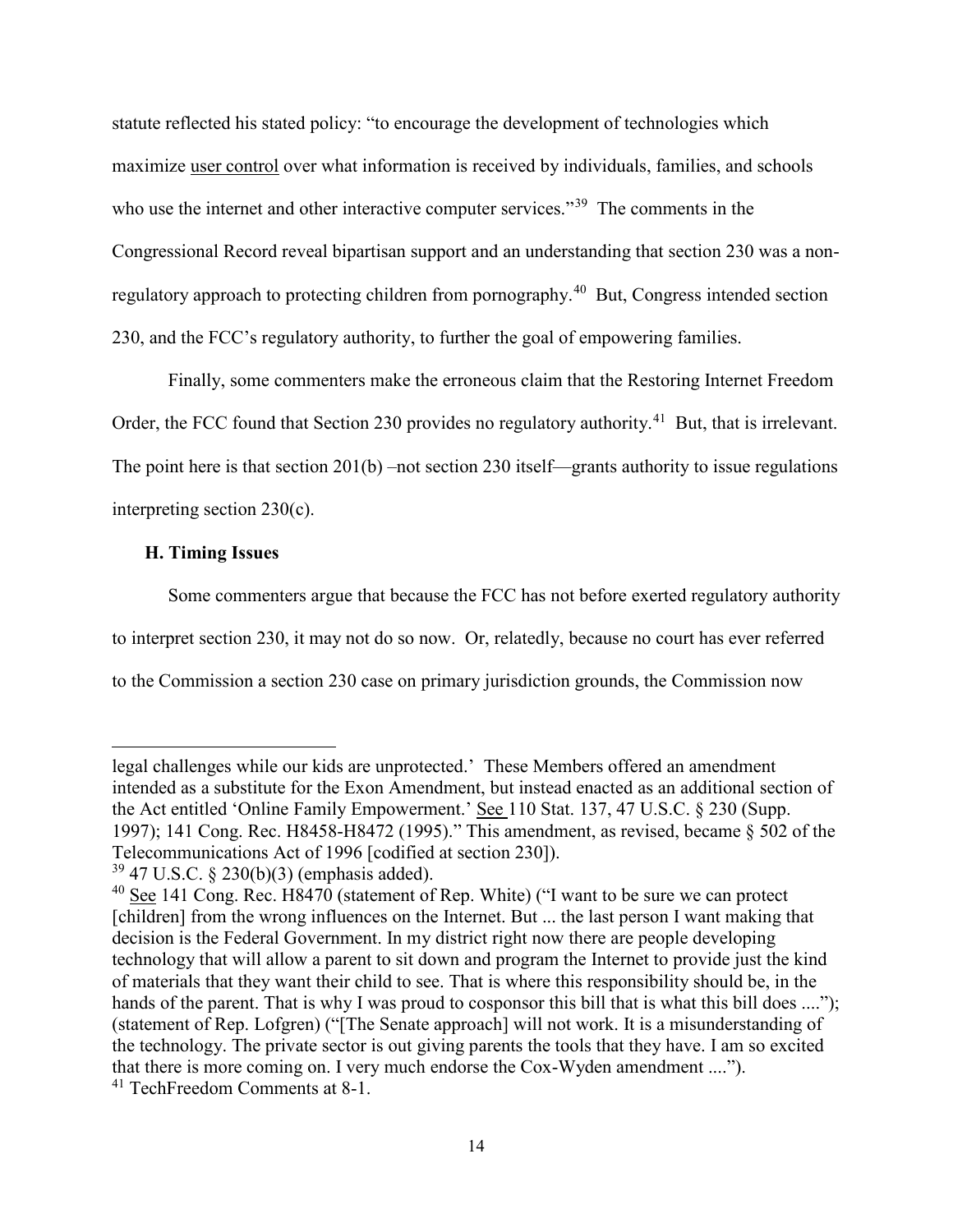lacks authority to issue regulations.<sup>42</sup> Commenters fail to cite a case in which a court's ruling on a statutory section precludes an agency from issuing regulations or a failure for courts to make referrals of primacy jurisdiction to the FCC strips it of its rulemaking authority. To the contrary, cases say the opposite. Administrative law, as the Supreme Court repeatedly has held, holds no such limit to the FCC's power. Under Chevron, the FCC has authority to implement any reasonable interpretation of ambiguities in section 230.<sup>43</sup> Under Brand X, prior court rulings do not bind—and must not have a bearing—on an agency's independent duty to arrive at interpretations of ambiguous terms in statutes it implements.<sup>44</sup> There is no time limit at which an agency's power to regulate expires. This Petition offers the opportunity for the FCC to examine section 230 with fresh eyes—to examine whether the legal rules created in the 1990's, in a very different internet economy, and which extend by precedent to this day, need revision.

#### **II. Returning Section 230 to Its Textual Moorings and Congressional Intent**

Some commenters have claimed that the FCC lacks authority to implement section 230 because it self-executes and lacks any ambiguity to clarify.45 Yet, a cursory review of the comments reveal commenters offering manifold interpretations different from those for which the Petitions argues—revealing numerous ambiguities and echoing the conflicting views that

 $42$  Comments of the National Taxpayers Union, Docket No. RM-11862 at 3-5 (Filed Sept. 2, 2020) (NTU Comments); TechFreedom Comments at 12-14.

<sup>&</sup>lt;sup>43</sup> City of Arlington, 569 U.S. at 296 (applying Chevron deference to section 332 under the analysis that "if the statute is silent or ambiguous with respect to the specific issue, the question for the court is whether the agency's answer is based on a permissible construction of the statute.").

<sup>44</sup> Nat'l Cable & Telecommunications Ass'n v. Brand X Internet Servs., 545 U.S. 967, 982, 125 S. Ct. 2688, 2700, 162 L. Ed. 2d 820 (2005) ("A court's prior judicial construction of a statute trumps an agency construction otherwise entitled to Chevron deference only if the prior court decision holds that its construction follows from the unambiguous terms of the statute and thus leaves no room for agency discretion.").

<sup>&</sup>lt;sup>45</sup> CDT Comments at 5; Internet Association Comments at 18-22; Terry and Lyons Comments at 10-11; VAR Comments at 14.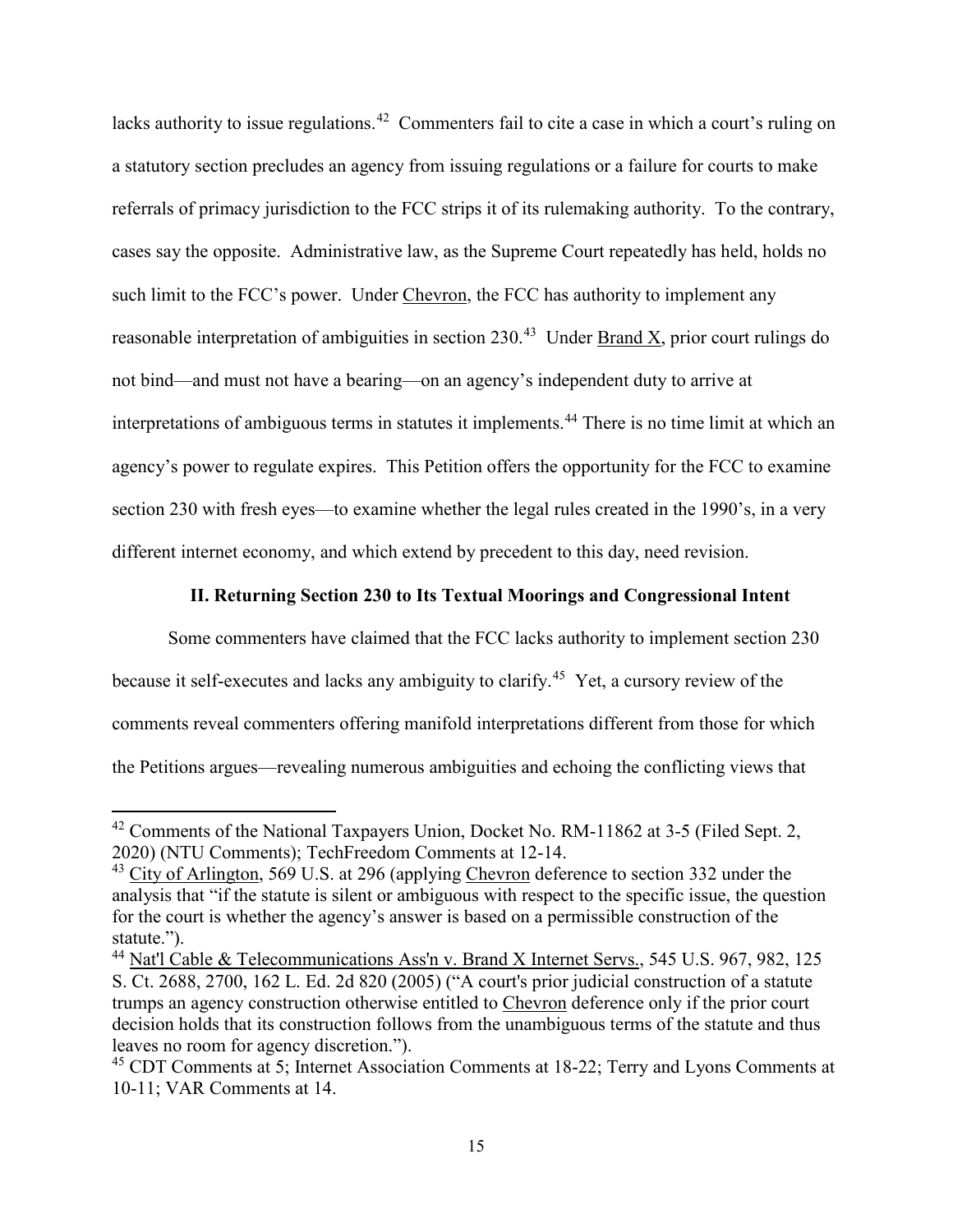courts have put forth.<sup>46</sup> This section shows that Section 230 has ambiguities that the FCC must resolve and offers a resolution of these that best accords with the statute's text, intent, and purpose.

#### **A. Defining Ambiguity**

 $\overline{a}$ 

While commenters have claimed that section 230 contains no ambiguities, <sup>47</sup> commenters fail to cite the legal standard of ambiguity. The plainness or ambiguity of statutory language is determined by reference to the language itself, the specific context in which that language is used, and the broader context of the statute as a whole.<sup>48</sup> A statute is considered ambiguous if it can be read more than one way.<sup>49</sup> And, of course, when a statute is ambiguous or leaves key terms undefined, a court must defer to the federal agency's interpretation of the statute, so long as such interpretation is reasonable.<sup>50</sup> As the following shows, numerous aspects of section 230 are ambiguous, and the Petition offers an interpretation that faithfully follows the statutory text and stays true to congressional intent.

<sup>&</sup>lt;sup>46</sup> See Fair Housing Council of San Fernando Valley v. Roommates.Com, LLC, 521 F.3d 1157, 1177 (9th Cir. 2008) (McKeown, J., concurring in part) ("The plain language and structure of the CDA unambiguously demonstrate that Congress intended these activities — the collection, organizing, analyzing, searching, and transmitting of third-party content — to be beyond the scope of traditional publisher liability. The majority's decision, which sets us apart from five circuits, contravenes congressional intent and violates the spirit and serendipity of the Internet."); see e.g., Sikhs for Justice "SFJ", Inc. v. Facebook, Inc., 144 F.Supp.3d 1088, 1094–1095 (N.D.Cal. 2015).

 $47$  CCIA Comments at 2-3; Public Knowledge Comments at 8-9; TechFreedom Comments at 88. <sup>48</sup> Estate of Cowart v. Nicklos Drilling Co., 505 U.S. 469, 477 (1992); McCarthy v. Bronson, 500

U.S. 136, 139 (1991); Robinson v. Shell Oil Co., 519 U.S. 337, 341 (1997).

<sup>49</sup> United States v. Nofziger, 878 F.2d 442, 446–47 (D.C.Cir.1989).

<sup>&</sup>lt;sup>50</sup> Metrophones Telecomms., Inc. v. Global Crossing Telecomms., Inc., 423 F.3d 1056, 1067 (9th Cir.2005) (citing Chevron, 467 U.S. at 845, 104 S.Ct. 2778).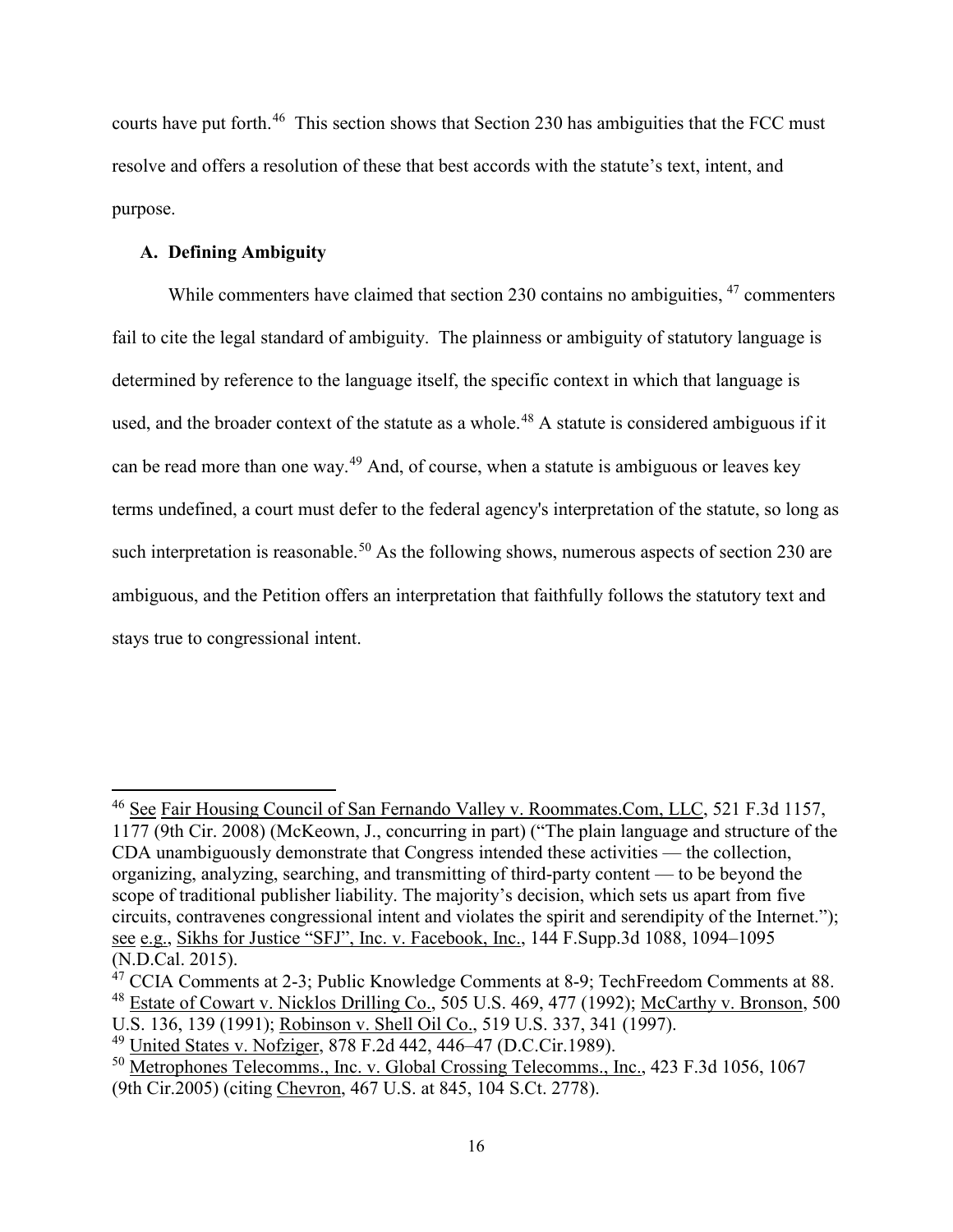#### **B. "Shall Be Treated as the Publisher or Speakers"**

Section 230(c)(1) states: "No provider or user of an interactive computer service shall be treated as the publisher or speaker of any information provided by another information content provider." The term "treated as the publisher or speaker" is ambiguous. Most cases have determined that the phrase relieves platforms of the legal liability they would face if they were presumed speakers or publishers of third-party user-generated content on their platform.<sup>51</sup> Thus, section 230(c)(1) protects platforms against liability for their users' libelous statements or criminal threats.

On the other hand, a handful of commenters and a few district courts—largely ruling in

pro se cases, claim that this phrase relieves platforms of all liability relating to content. Section

230 protects them from legal liability resulting from exercising their "editorial function."<sup>52</sup>

<sup>51</sup> Petition at 27-31.

<sup>52</sup> Internet Association Comments at 21-24; TechFreedom Comments at 86; Comments of the New Civil Liberties Alliance, Docket No. RM-11862 at 5-6 (Filed Sept. 2, 2020) (NCLA Comments); Jones v. Dirty World Entm't Recordings LLC,755 F.3d 398, 409 (reasoning that the core immunity that § 230(c) provides for the "exercise of a publisher's traditional editorial functions"); Doe II v. MySpace Inc., 175 Cal. App. 4th 561, 572, 96 Cal. Rptr. 3d 148, 156 (2009) (noting a classic kind of claim that Zeran found to be preempted by section 230, ... one that seeks to hold eBay liable for its exercise of a publisher's traditional editorial functions); Hassell v. Bird, 5 Cal. 5th 522, 532 (2018), cert. denied sub nom. Hassell v. Yelp, Inc., 139 S. Ct. 940 (2019) (holding that "lawsuits seeking to hold a service provider liable for its exercise of a publisher's traditional editorial functions—such as deciding whether to publish, withdraw, postpone or alter content—are barred").

<sup>&</sup>lt;sup>52</sup> Internet Association Comments at 21-24; NCLA Comments at 5-6; TechFreedom Comments at 86; Jones v. Dirty World Entertainment Recordings LLC, 755 F.3d 398, 409 (the core immunity that § 230(c) provides for the "exercise of a publisher's traditional editorial functions"); Doe II v. MySpace Inc., 175 Cal. App. 4th 561, 572, 96 Cal. Rptr. 3d 148, 156 (2009) (classic kind of claim that Zeran found to be preempted by section 230, ... one that seeks to hold eBay liable for its exercise of a publisher's traditional editorial functions); Hassell v. Bird, 5 Cal. 5th 522, 532 (2018), cert. denied sub nom. Hassell v. Yelp, Inc., 139 S. Ct. 940 (2019) ("lawsuits seeking to hold a service provider liable for its exercise of a publisher's traditional editorial functions—such as deciding whether to publish, withdraw, postpone or alter content—are barred").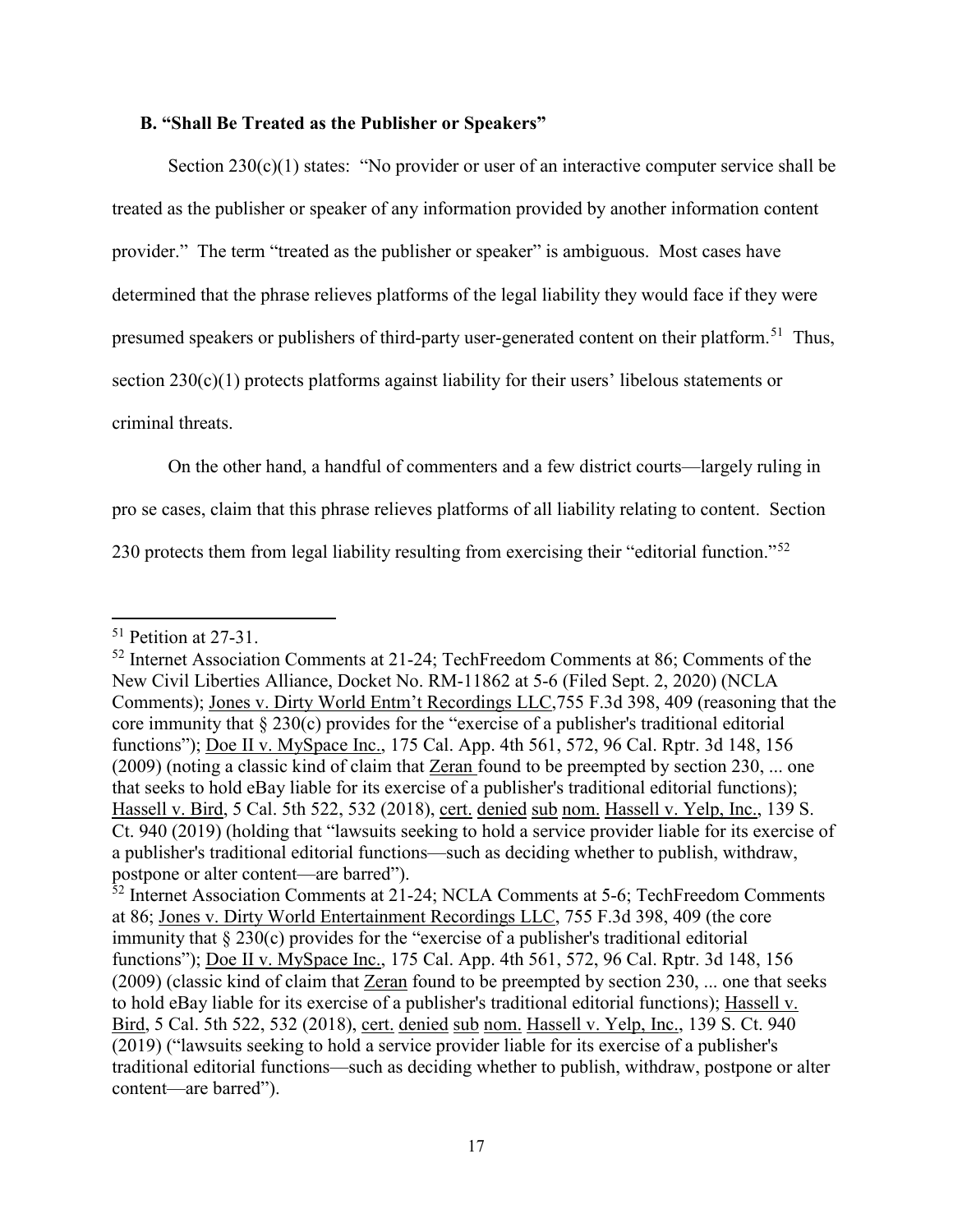Following this argument, section 230 would immunize platforms not simply from liability deriving from third party content on their platform, but also platforms' decision to remove content. This reading frees platforms to discriminate against certain users and throw them off their platforms, and section  $230(c)(1)$  would protect them from contract, consumer fraud or even civil rights claims.<sup>53</sup> Contrary to some commenters who claim otherwise.<sup>54</sup> courts are relying upon Section 230 to immunize platforms for their own speech and actions--from contract liability with their own users,<sup>55</sup> their own consumer fraud,<sup>56</sup> their own violation of users' civil rights,  $57$  and assisting in terrorism.  $58$ 

 $\overline{a}$ 

<sup>53</sup> Comments of the American Principles Project, Docket No. RM-11862 at 3-4 (Filed Aug. 28, 2020) (APP Comments) ("lawsuits challenging Big Tech bans against specific viewpoints have failed, making Big Tech virtually immune to civil litigation"); Comments of Hal Singer and Robert Seamans, Docket No. RM-11-862 at 1-2 (Filed Sept. 3, 2020) ("As noted by American Prospect editor David Dayen, Section 230 is "being extended by companies like Airbnb (claiming the home rentals of their users are 'third-party content') and Amazon (the same for the product sold by third parties on their marketplace) in ways that are downright dangerous, subverting consumer protection and safety laws").

<sup>&</sup>lt;sup>54</sup> Americans For Prosperity Comments at 19; but see Comment of Contract Law Professors, Docket No. RM-11862 at 1-2 (Filed Sept. 3, 2020) (Contract Professors Comments) (describing in detail a case of section 230 immunizing against contract obligations); Free State Comments at 2-3; Comments of Dr. Christos A. Makridis, Docket No. RM 11-862 (Filed Sept. 2, 2020) (Makridis Comments).

 $55$  For instance, some commenters claim that courts did not rely on section 230 immunity in rejecting contact claims. But see Caraccioli v. Facebook, Inc., 167 F. Supp. 3d 1056, 1066 (N.D. Cal. 2016), aff'd, 700 F. App'x 588 (9th Cir. 2017) (stressing that "the immunity bestowed on interactive computers service providers by § 230(c) prohibits all [including contract] of Plaintiff's claims against Facebook"); Lancaster v. Alphabet Inc., No. 15-CV-05299-HSG, 2016 WL 3648608, at  $*5$  (N.D. Cal. July 8, 2016) (finding where "plaintiff[s] asserting breach of the implied covenant of good faith and fair dealing sounding in contract . . . CDA precludes any claim seeking to hold Defendants liable for removing videos from Plaintiff's YouTube channel"); Fed. Agency of News LLC v. Facebook, Inc., 395 F. Supp. 3d 1295, 1307–08 (N.D. Cal. 2019) (asserting CDA "immunizes Facebook from . . . the fourth cause of action for breach of contract [between plaintiff and Facebook]").

 $56$  Gentry v. eBay, Inc., 99 Cal. App. 4th 816, 836, 121 Cal. Rptr. 2d 703 (2002) (interpreting that "Appellants' UCL cause of action is based upon . . . [the claim]: that eBay misrepresented the forged collectibles offered for sale in its auctions").<br><sup>57</sup> Sikhs for Justice "SFJ", Inc., 144 F.Supp.3d at 1094–1095 (N.D.Cal. 2015).

<sup>58</sup> Force v. Facebook, Inc., 934 F.3d 53, 57 (2d Cir. 2019).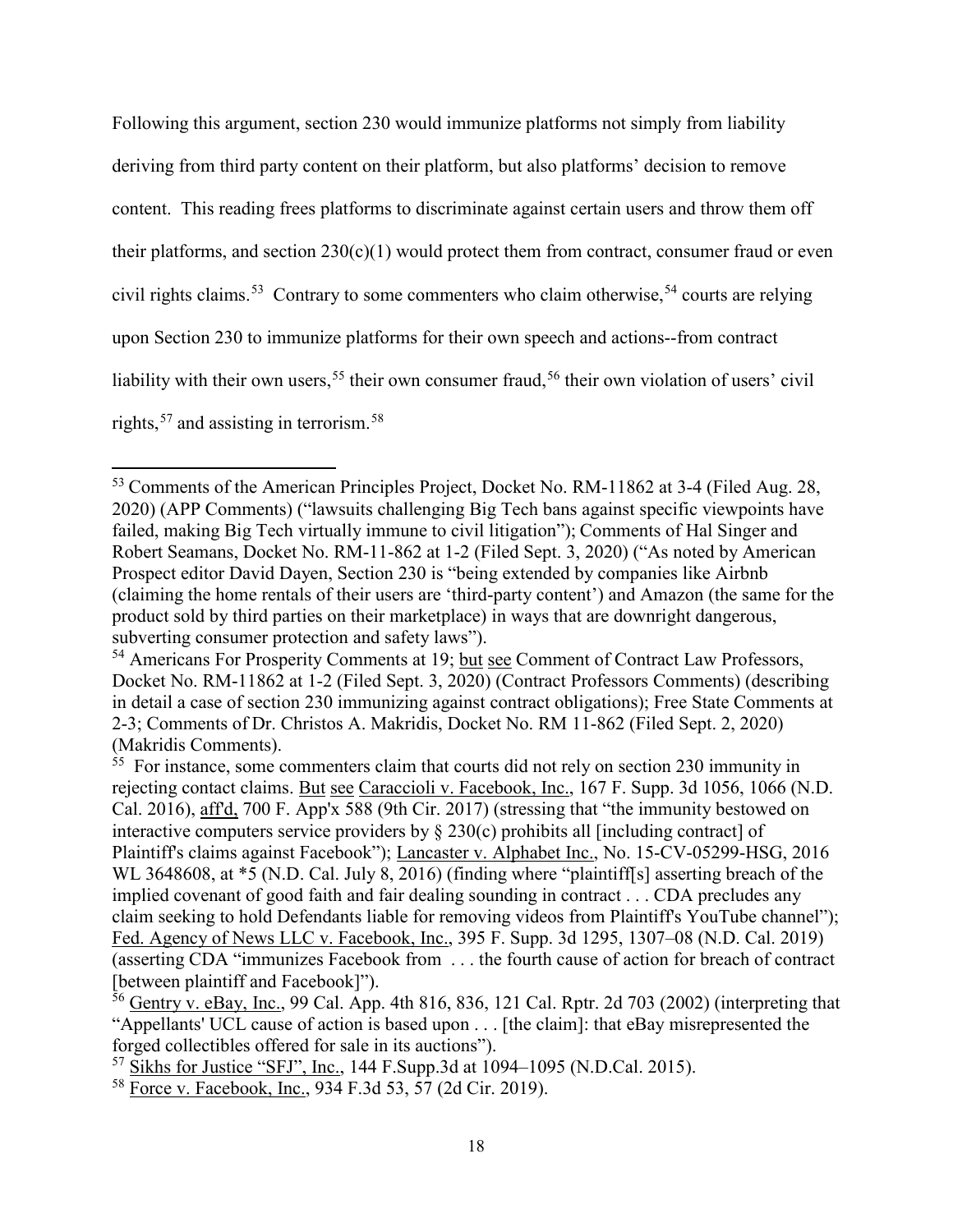The text of section  $230(c)(1)$ , therefore, presents a classic ambiguity, with courts taking two very different interpretations. Most courts have resolved this ambiguity by the first approach because it best fits the statute's text and purpose. Section 230 relieves platforms of liability for information third party users post—if speaking or publishing such information were imputed to the platform. Its text, therefore, only covers liability that arises from third party speech, i.e., defamation or criminal threat or solicitation. Roping in immunity for "editorial function," i.e., the platforms' own speech when it edits, removes, moderates, shapes, promotes content or users simply ignores the text.

Much of the support for the "editorial function" interpretation derives from a mischaracterization of language from the Zeran opinion: "lawsuits seeking to hold a service provider liable for its exercise of a publisher's traditional editorial functions—such as deciding whether to publish, withdraw, postpone or alter content—are barred."<sup>59</sup> This language arguably provides full and complete immunity to the platforms for their own publications, editorial decisions, content-moderating, and affixing of warning or fact-checking statements. But, it is an erroneous interpretation, plucked from its surrounding context and thus removed from its more accurate meaning. In addition, this approach misreads the statute—further showing its ambiguity and the need for FCC interpretation.

In fact, the quotation refers to third party's exercise of traditional editorial function—not those of the platforms. As the sentence in <u>Zeran</u> that is immediately prior shows, section 230 "creates a federal immunity to any cause of action that would make service providers liable for

 $\overline{a}$ 

<sup>59</sup> Zeran, 129 F.3d at 330. One commenter takes issues with this interpretation arguing that "its" refers to a "service provider." Public Knowledge Comments at 14. A reading of the complete passage makes clear that this commenter simply plays upon a vagueness in the pronoun antecedent of "its." Zeran was clearly referring to the editorial functions of third parties—not those of service providers.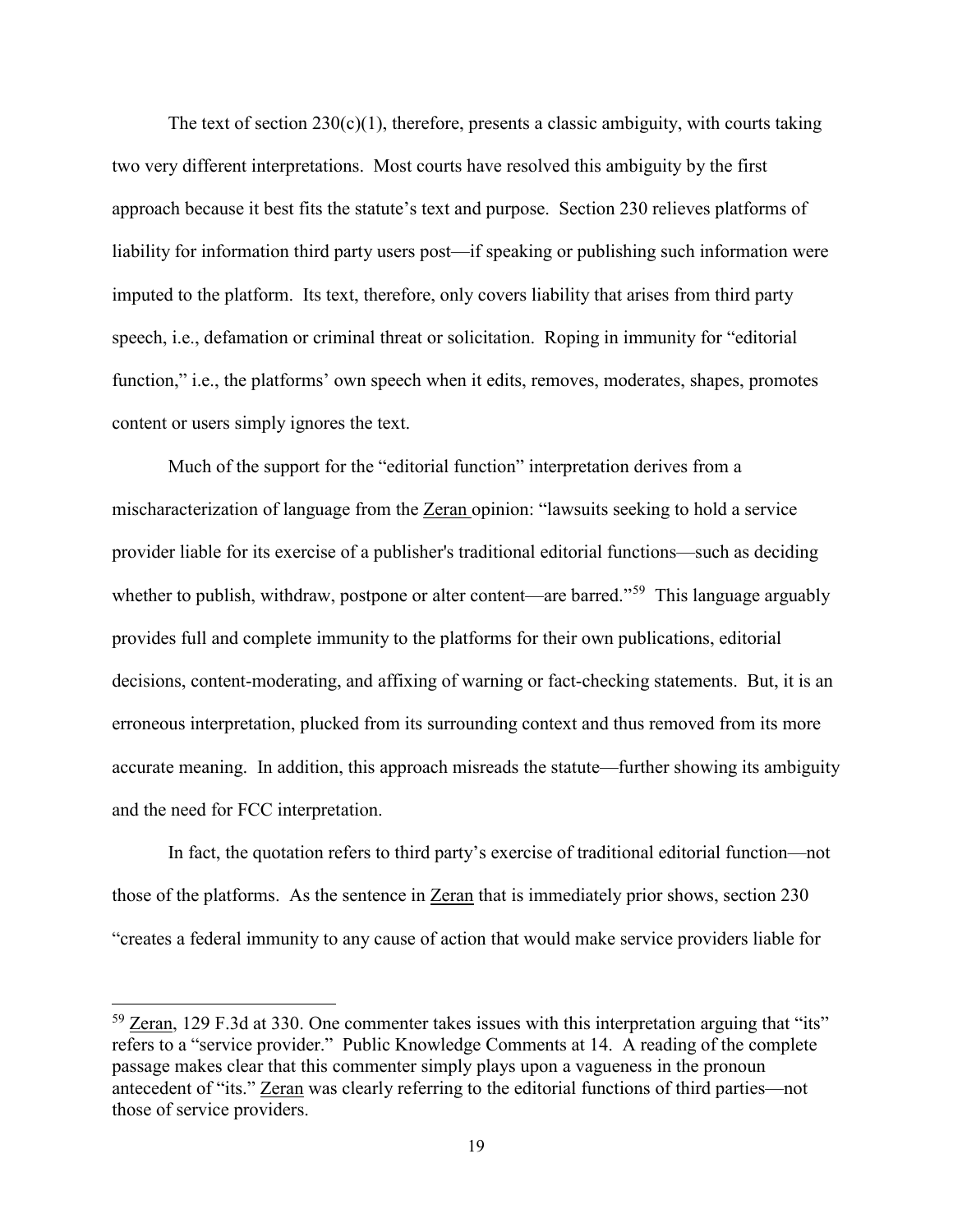information originating with a third-party user of the service." In other words, the liability from which section  $230(c)(1)$  protects platforms is that arising from the content that the third-party posts—i.e., the "information" posted by "another information provider" and those information providers' editorial judgments.

Arguing section 230 protects all of a platform's "editorial function" —instead of certain types of function, i.e., removal under section 230(c)(2)-- also ignores Congress' stated purpose in passing section 230: to overturn the Stratton Oakmont decision. That decision treated platforms as the speaker of their users' defamatory content. Congress passed section 230 to reverse that decision and give immunity to those platforms, like Prodigy, which wanted to create open bulletin boards and allow their users to post freely.

Commenters mischaracterize this purpose proposing that section 230 was meant to protect platforms' ability to censor, "moderate content," and de-platform, i.e., "editorial functions."60 But, this position upends the statute. In overturning Stratton Oakmont*,* Congress wanted to give platforms the legal protection to be open. Congress wanted platforms to comment as they wish without bearing the crippling legal liability for defamation and other unlawful statements that their users might make—or at least not penalize good actors. In contrast, commenters seek to use section 230 to protect their affirmative editorial decisions to censor, de-platform, shape, and control users content. Even worse, some commenters claim that section 230 gives immunity to platforms to ignore contracts with advertisers and users concerning carriage of content because such contracts would interfere with their First Amendment rights.<sup>61</sup>

<sup>60</sup> Internet Association Comments at 34; Comments of the Internet Infrastructure Coalition, Docket No. RM-11862 at 15 (Filed Sept. 3, 2020) (IIC Comments); NCLA Comments at 5. <sup>61</sup> TechFreedom Comments at 101-125.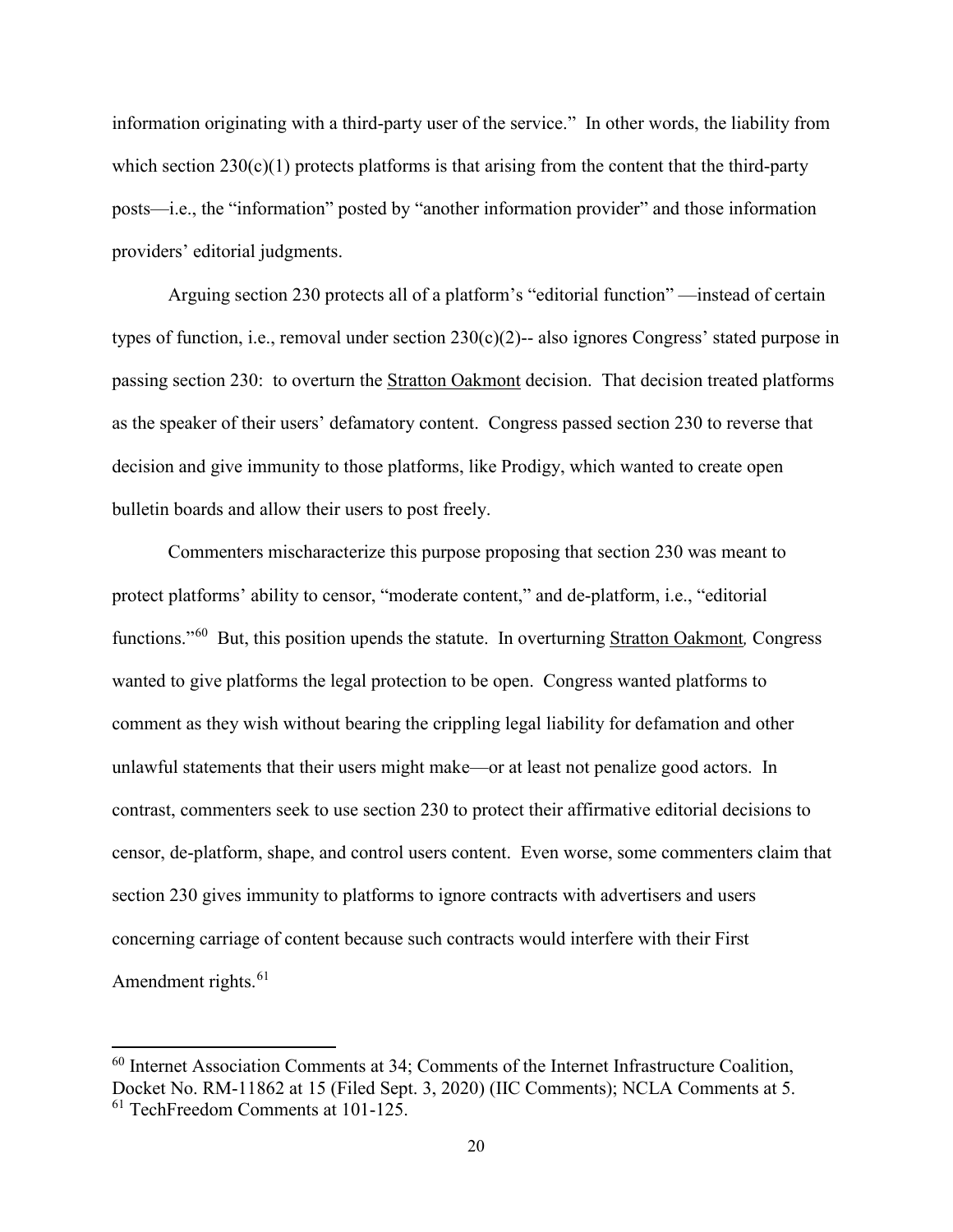Of course, platforms, under the First Amendment, are free to exercise affirmative editorial control over user content. But, they do not receive section 230 immunity for these actions, unless removing content in good faith under the narrow categories of section  $230(c)(2)$ . Rather, their contracts, consumer fraud, antidiscrimination statutes, and all generally applicable laws govern their decisions concerning these actions. Section 230 only provides immunity from liability if a platform would face if third party speech were imputed to them. And, section  $230(c)(2)$  protects against removals of content for certain specified reasons as subsequent sections explain.

#### **C. "Publisher"**

l

The word "publisher" is fundamentally ambiguous. On one hand, it refers to someone who "actually" publishes or speaks something; on the other hand, it also refers to someone who re-publishes or distributes, as the Restatement (Second) indicates.<sup>62</sup> Thus, like the term "congressman" which refers to both senators and representatives, but usually refers to representatives, "publisher" refers both to those who "actually publish" and those who re-publish or distribute. Both "publishers" and "distributers" fall under the generic term "publisher." It is not clear whether Congress intended the generic or the specific meaning of publisher.

These generic and specific meanings of "publisher" stem from common law concepts. The common law recognized a "narrow exception to the rule that there must be an affirmative act of publishing a statement." 63 A person "while not actually publishing—will be subjected to

 $62$  Restatement (Second) of Torts  $\S 578$  (1977) ("Each time that libelous matter is communicated by a new person, a new publication has occurred, which is a separate basis of tort liability. Thus one who reprints and sells a libel already published by another becomes himself a publisher and is subject to liability to the same extent as if he had originally published it . . . the same is true of one who merely circulates, distributes or hands on a libel already so published"). <sup>63</sup> Benjamin C. Zipursky, Online Defamation, Legal Concepts, and the Good Samaritan, 51 Val. U. L. Rev. 1, 20 (2016).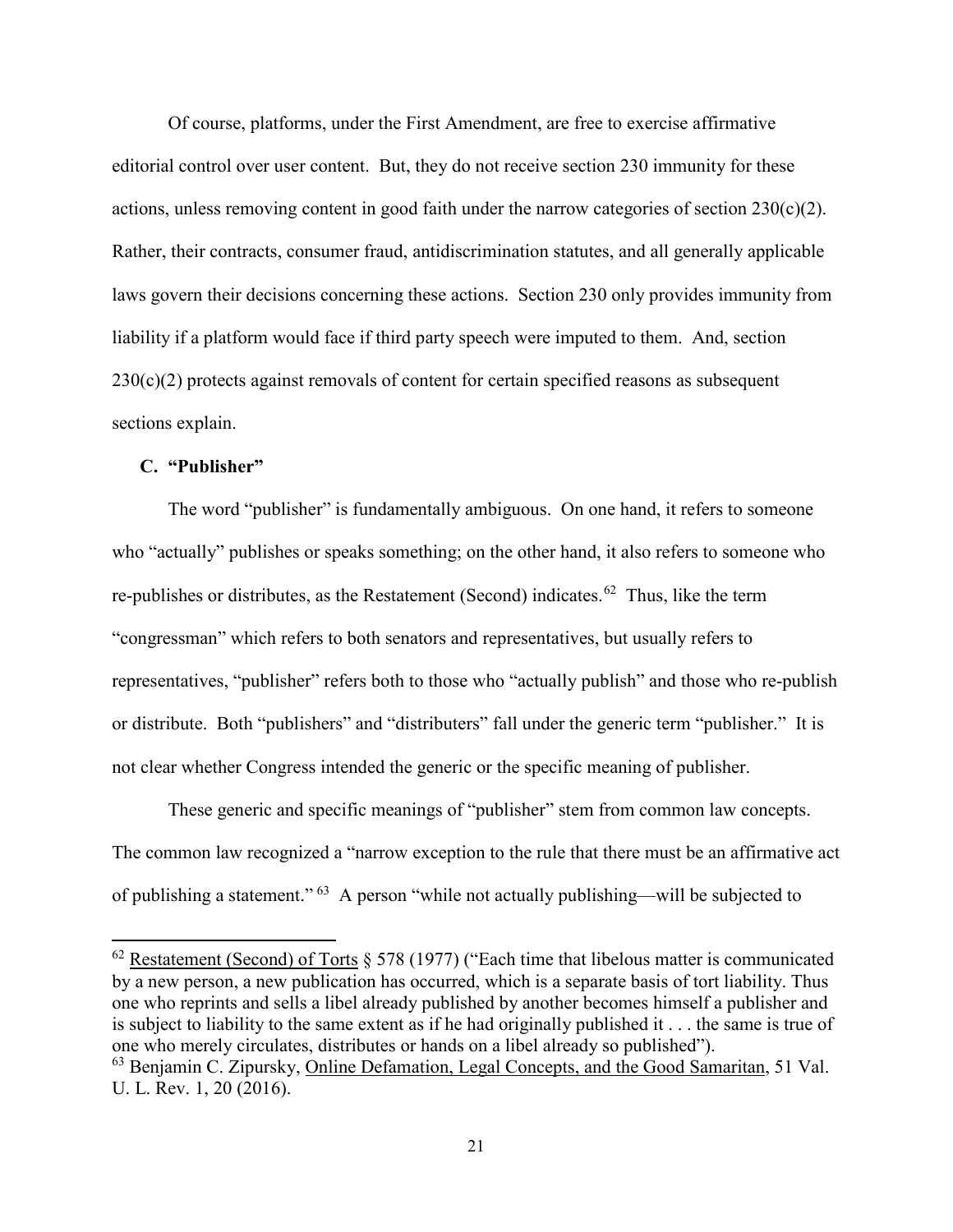liability for the reputational injury that is attributable to the defendant's failure to remove a defamatory statement published by another person." <sup>64</sup> This type of liability describes that which platforms face when they distribute content of another person—a distinction between "actually" publishing and re-publishing or distributing.

The distinction is important because it shows that, under common law, liability adheres to entities, like bookstores, newsstands, or social media platforms for the "omission" of failing to remove content. It was precisely this type of liability that section  $230(c)(1)$  eliminated. <sup>65</sup> Some commenters reject the omission/commission dichotomy because it fails to account for screening, i.e., the decision to allow something on the platform, and places removal decisions outside of section 230(c)(1) and squarely in section 230(c)(2).<sup>66</sup> But, tracking the common law distinctions between screening affirmative acts of publication and removal, Section 230 simply does not address the question of liability for screening. And because it is silent, section 230 offers no immunity. That silence does not mean that the First Amendment does not protect platforms' decision to screen and allow individuals onto platforms. They may screen as they wish, and nothing in the Petition derogates in any way this essential First Amendment right. The Petition merely points out that generally applicable law govern decisions to screen and remove, and section  $230(c)(1)$  provides no immunity from such law. Under the petition's proposed interpretation of section 230(c)(2), however, platforms would continue to receive immunity for their decisions to screen for the enumerated categories of content. Commenters may maintain that it makes no sense to distinguish between decisions to put up content from decisions, which

 $\overline{a}$ 

<sup>&</sup>lt;sup>64</sup> Id. at 21 (citing Restatement (Second) of Torts § 577(2) (Am. Law Inst. 1977)).

<sup>65</sup> Comments of the Attorneys General for the States of Texas, Indiana, Louisiana, and Missouri, Docket No. RM-11-862 at 2 (Filed Sept. 3, 2020) (Attorneys General Comments).

<sup>66</sup> IIC Comments at 9; TechFreedom Comments at 85; VAR Comments at 15-16.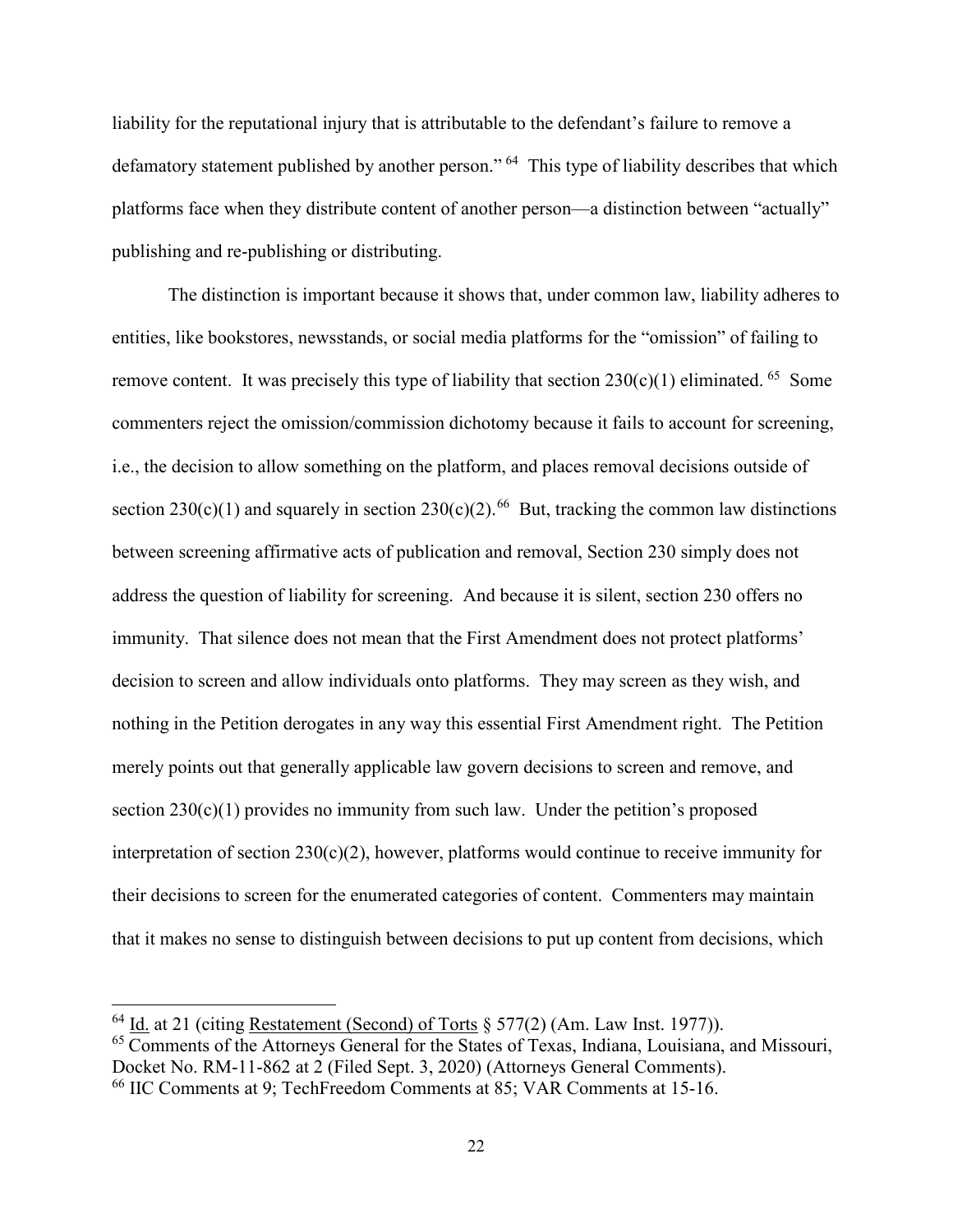could occur but minutes after, to "take down."67 The assertion is contrary to the text and purpose of section 230. From a policy perspective, the distinction also makes sense. Bookstores, social media, and other distributors make decisions and implement policies about who and what access their platforms. Once material is accepted, the law of defamation holds these firms responsible for those decisions. Congress in section 230 wanted to protect platforms' take down of certain types of content to promote certain types of editorial conduct—but still wanted to keep platforms accountable for access policies, consistent with common law understanding

#### **D. Ambiguities in Section 230(c)(2)**

 $\overline{\phantom{a}}$ 

Section  $230(c)(2)$  immunizes "any action voluntarily taken in good faith to restrict access to or availability of material that the provider or user considers to be obscene, lewd, lascivious, filthy, excessively violent, harassing, or otherwise objectionable." This provision presents two ambiguities: the meaning of "good faith" and "otherwise objectionable." Numerous commentators claim that these phrases are not ambiguous.

But not only is, "good faith" ambiguous on its face, <sup>68</sup> Section 230(b)(2)'s context renders "good faith" even more ambiguous. Censoring content in good faith entails a degree of transparency, consistency, honesty, and procedural fairness. The precise degree is not clear and requires Commission clarification.

<sup>67</sup> TechFreedom Comments at 85; see also Internet Association Comments at 36, 47; IIC Comments at 9-12.

<sup>&</sup>lt;sup>68</sup> See Colorado Dept. of Social Services v Dept. of Health & Human Services, 928 F2d 961, 964 [10th Cir 1991] (highlighting that "Congress's intent in requiring "good faith and due diligence" is ambiguous"); State of Ark. by Yamauchi v Sullivan, 969 F2d 622, 625 [8th Cir 1992] (issuing that "[b]ecause the statute does not define 'good faith and due diligence,' the statute must be considered to be ambiguous or silent on this issue, and we must determine whether the Secretary's interpretation of 'good faith and due diligence' in the regulation is reasonable").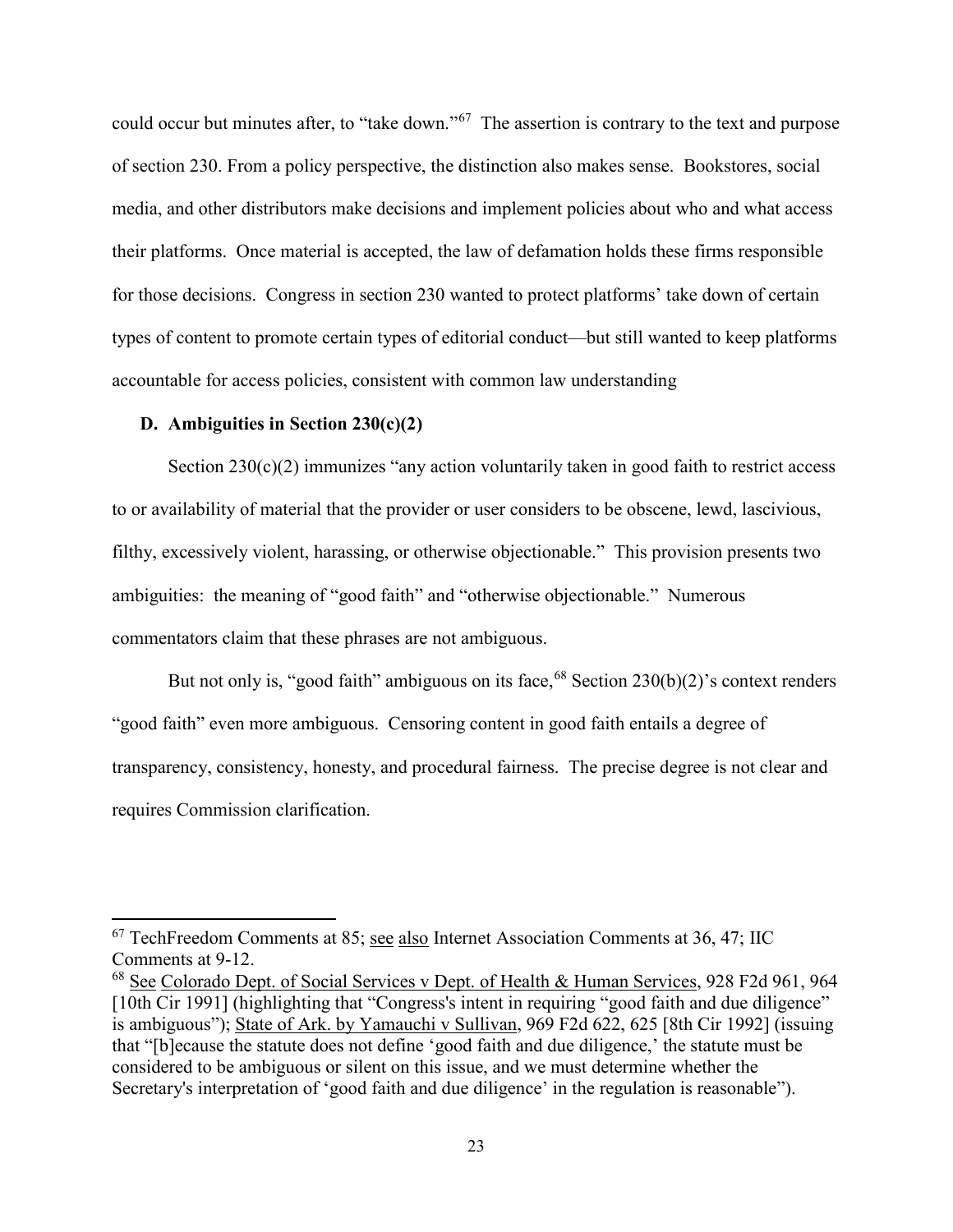"Otherwise objectionable" is also ambiguous. While most courts read it following the canon of ejusdem generis so that it refers to other matters of the kind enumerated prior in the list, some commentators (and courts) argue that the phrase refers to any material that a platform considers objectionable. Resolving the ambiguity as commenters urge—allowing platforms to remove any content they subjectively deem objectionable undermines the statute's text, the purpose and structure.<sup>69</sup>

As a textual matter, the Supreme Court mandates the use of ejusdem generis, which holds that catch-all phases at the end of a statutory lists should be construed in light of the other phrases. This is based on the premise that the legislature would not go to the trouble of making a list of specific things if the catch-all phrase were to include a broad swatch of unrelated things.

The vast majority of courts that have examined this issue have either relied upon ejusdem generis or, at least, recognized that interpreting "otherwise objectionable" as anything the platform finds objectionable is absurd. A recent Ninth Circuit case perceptively sees the challenge: On one hand, "decisions recognizing limitations in the scope of immunity [are] persuasive," and "interpreting the statute to give providers unbridled discretion to block online content would . . . enable and potentially motivate internet-service providers to act for their own, and not the public, benefit."  $70$  In addition, the court did recognize that "the specific categories" listed in § 230(c)(2) vary greatly: [m]aterial that is lewd or lascivious is not necessarily similar to material that is violent, or material that is harassing. If the enumerated categories are not similar,

 $\overline{a}$ 

 $69$  Comments of the Open Technology Institute, Docket No. RM-11862 at 7 (Filed Sept. 2, 2020) (Open Technology Comments); NTU Comments at 3-6; TechFreedom Comments at 91-94; Terry & Lyons Comments at 11.

<sup>70</sup> Enigma Software Grp. USA, v. Malwarebytes, Inc., 946 F.3d 1040, 1050 (9th Cir. 2019).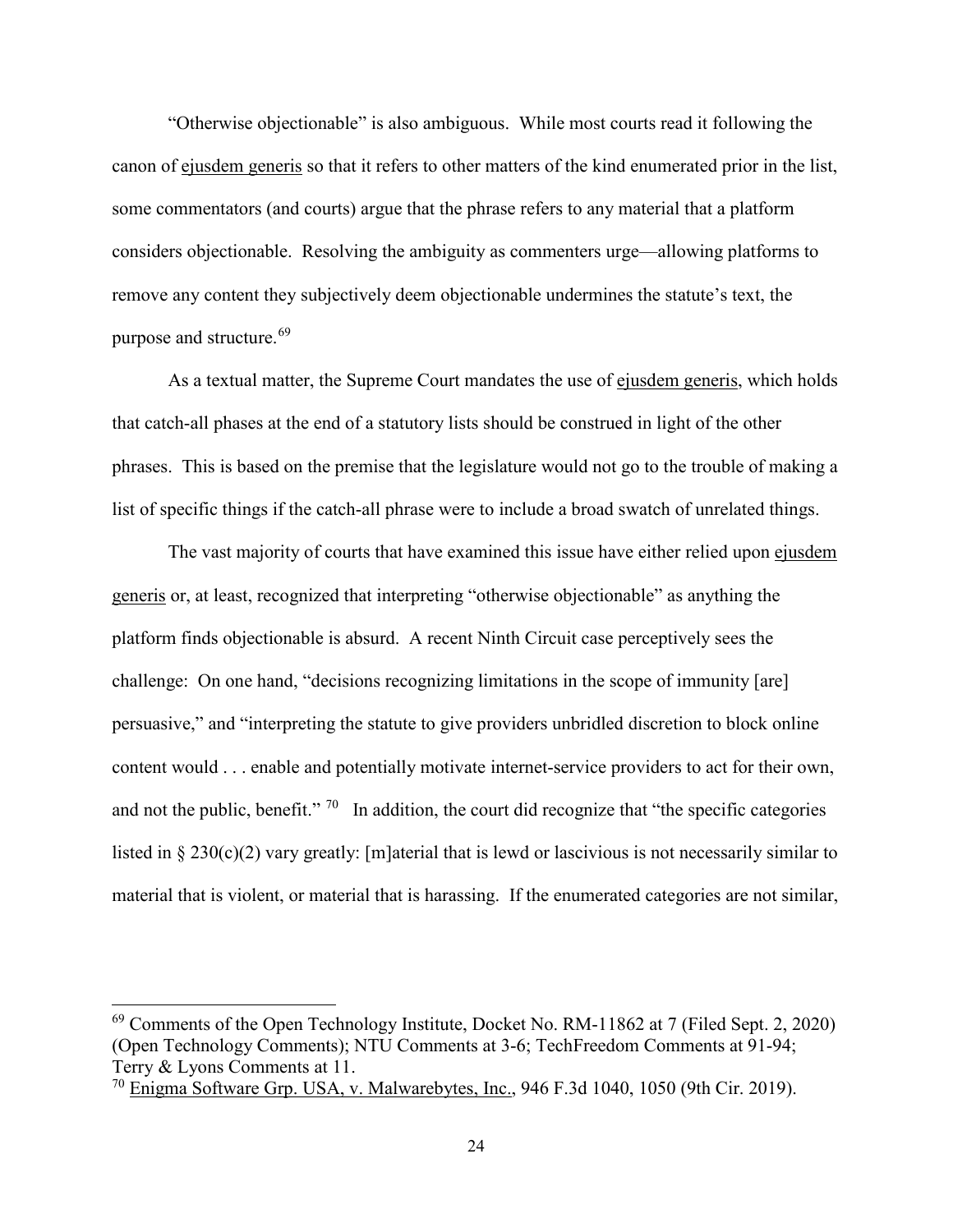they provide little or no assistance in interpreting the more general category. We have previously recognized this concept." <sup>71</sup>

NTIA's Petition, however, through careful statutory analysis and examination of the legislative history and context persuasively showed that these terms all come from existing communications and media content regulation contemplated by the Communications Decency Act. The first four adjectives in subsection  $(c)(2)$ , "obscene, lewd, lascivious, filthy," are found in the Comstock Act as amended in 1909. In addition, the CDA used the terms "obscene or indecent," prohibiting the transmission of "obscene or indecent message." The next two terms in the list "excessively violent" and "harassing" also refer to typical concerns of communications regulation which were, in fact, stated concerns of the CDA itself.<sup>72</sup> Congress and the FCC have long been concerned about the effect of violent television shows, particularly upon children; indeed, concern about violence in media was an impetus of the passage of the Telecommunications Act of 1996, of which the CDA is a part. Section 551 of the Act, entitled Parental Choice in Television Programming, requires televisions over a certain size to contain a device, later known at the V-chip, which allowed content blocking based on ratings for broadcast television that consisted of violent programming.<sup>73</sup> Last, Section 223, Title 47, the provision which the CDA amended and into which the CDA was in part codified, is a statute that prohibits the making of "obscene or harassing" telecommunications. These harassing calls include "mak[ing] or caus[ing] the telephone of another repeatedly or continuously to ring, with intent to

 $71$  Id. at 1051; see also Attorneys General Comments at 3 ("the Petition ensures that platforms may continue to preserve public spaces free of objectively obscene, harassing, and harmful material without unduly expanding immunity to conduct that tramples core First Amendment speech").

 $72$  47 U.S.C. § 223(a) (May 1996 Supp.).

 $73$  47 U.S.C.  $\frac{1}{2}$  303(x).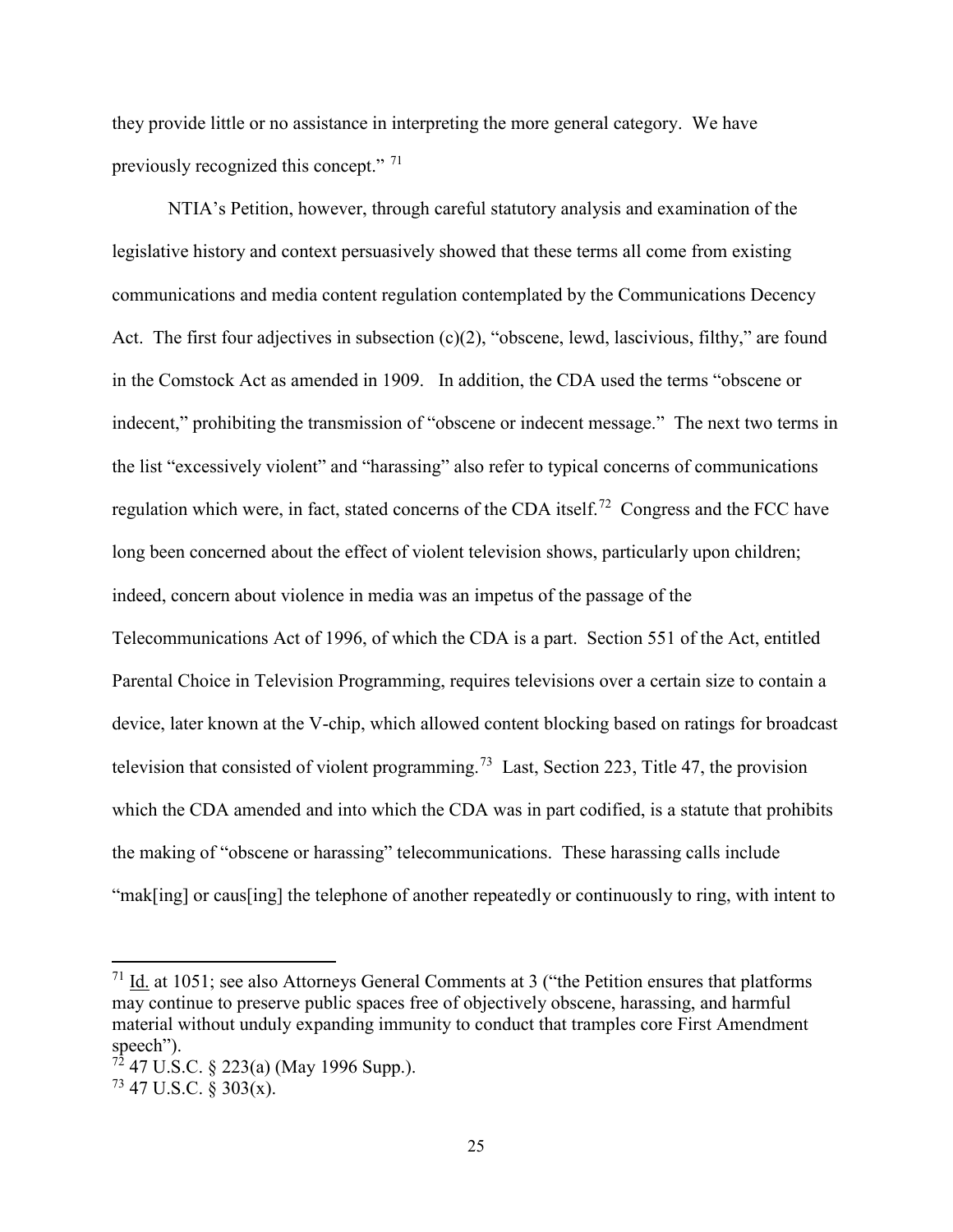harass any person at the called number" or "mak[ing] repeated telephone calls or repeatedly initiates communication with a telecommunications device, during which conversation or communication ensues, solely to harass any person at the called number or who receives the communication."<sup>74</sup> This historical understanding of  $230(c)(2)$ 's text reveals its scope. It protects platforms' removal decisions designed to create "family friendly" internet spaces of the sort that other regulation did for broadcast television, radio, and telephonic communications.

Some claim that this interpretation prevents platforms from removing, for example, the accounts of self-proclaimed Nazis engaged in "otherwise objectionable hate speech"<sup>75</sup> This could not be further from the truth. Platforms, pursuant to their terms of service, are free to block people from their websites.76 They can remove all sorts of objectionable content including hate speech.<sup>77</sup> Indeed, as with questions of screening, so with removal: platforms are free to remove whatever content they wish. The First Amendment protects this removal. But section 230 only protects removals for the explicitly enumerated categories of speech that are harmful to children, and only when platforms act in "good faith."

# **E. The Interaction Between Subsection 230(c)(1) and Subsection 230(c)(2) is**

#### **Ambiguous**

Where section  $230(c)(1)$  has been read to immunize "editorial function," the line between whether a platform's action is governed by  $(c)(1)$  versus  $(c)(2)$  is ambiguous. If section  $230(c)(1)$  protects editorial function, then it limits not only liability for user-generated speech imputed to the platforms that host it, which is the natural reading as discussed above, but also

<sup>&</sup>lt;sup>74</sup> 47 U.S.C. § 223(a)(1)(D) & (E) (2012).

<sup>75</sup> CCIA Comments at 4; NTU Comments at 7; Open Technology Comments at 7.

<sup>76</sup> Internet for All Comments at 3-4.

<sup>77</sup> Internet Association Comments at i-iii.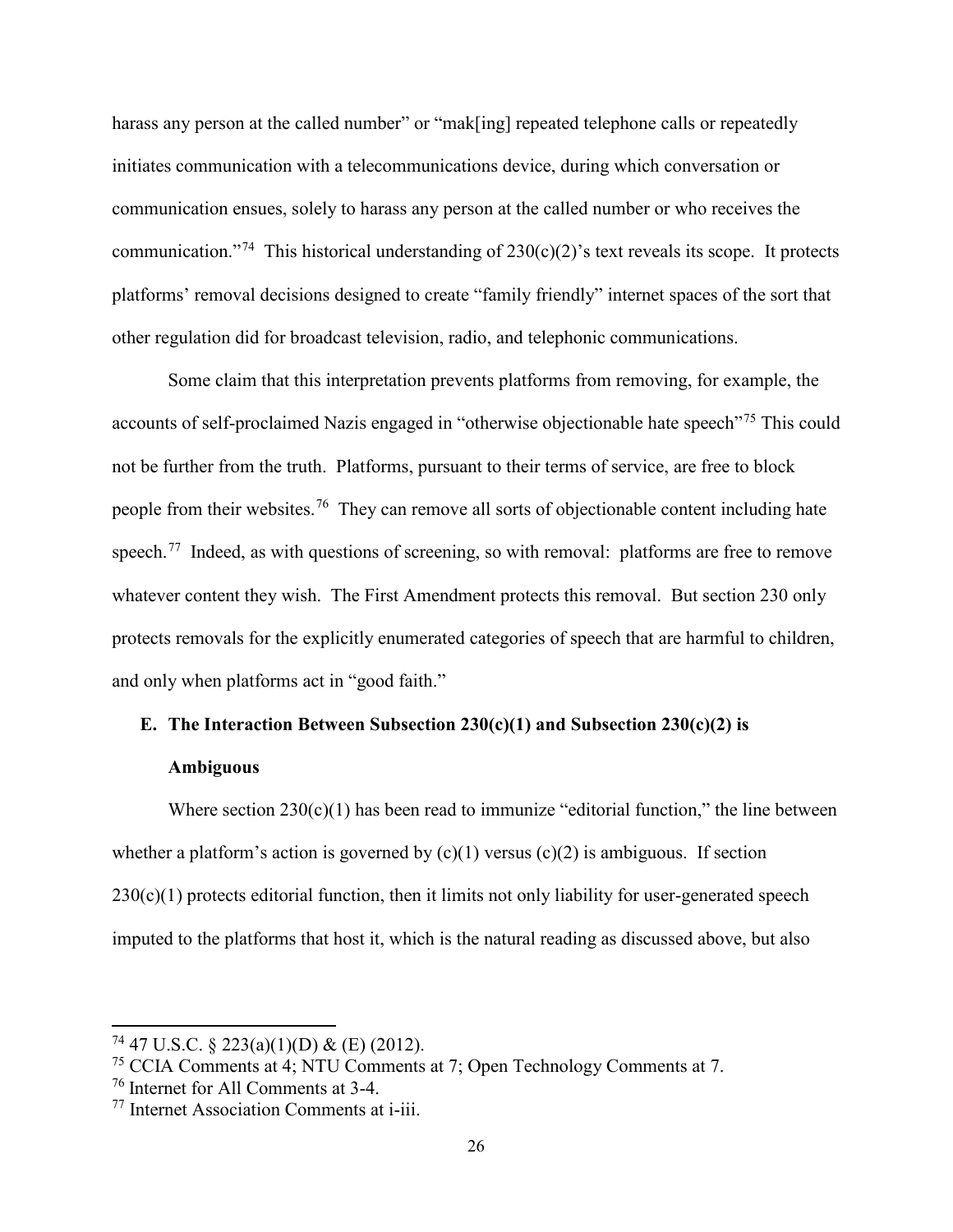decisions to remove and de-platform. But, section  $230(c)(2)$  by its text governs decisions to remove content. Thus, reading section  $230(c)(1)$  as protecting "editorial functions" risks rendering section  $230(c)(2)$  superfluous because two sections would govern the same act: removing content or users. And, since section  $230(c)(1)$  is the broader provision, courts read it to render section  $230(c)(2)$  superfluous.

Some courts have invited this confusing superfluity. For instance, in Domen v. Vimeo,<sup>78</sup> a federal district court upheld the removal of videos posted by a religious groups' questioning a California law's prohibition on so-called sexual orientation change efforts (SOCE), and the law's effect on pastoral counseling. Finding the videos were "harassing," the court upheld their removal under both section  $230(c)(1)$  and section (c)(2), ruling that these sections are coextensive, rather than aimed at very different issues.

Similarly, commenters have urged this duplicative reading of the statute largely on policy grounds—but never state what that policy is.<sup>79</sup> While early cases might have read the provision broadly to protect a nascent industry, today's internet behemoths no longer need it.

But, this judicial "rule," announced by lower courts and simply followed without any justification, gives way to Supreme Court direction on statutory interpretation, which requires application of the canon against surplusage. "A statute should be construed so that effect is given to all its provisions, so that no part will be inoperative or superfluous, void or insignificant ...."<sup>80</sup> The canon "is strongest when an interpretation would render superfluous another part of

 $\overline{a}$ 

<sup>&</sup>lt;sup>78</sup> Domen v. Vimeo, Inc., 433 F. Supp. 3d 592 (S.D.N.Y. 2020).

<sup>79</sup> TechFreedom Comments at iii; Terry & Lyons Comments at 11; VAR Comments at 14.

<sup>80</sup> Corley v. United States, 556 U.S. 303, 314 (2009), quoting Hibbs v. Winn, 542 U.S. 88, 101 (2004).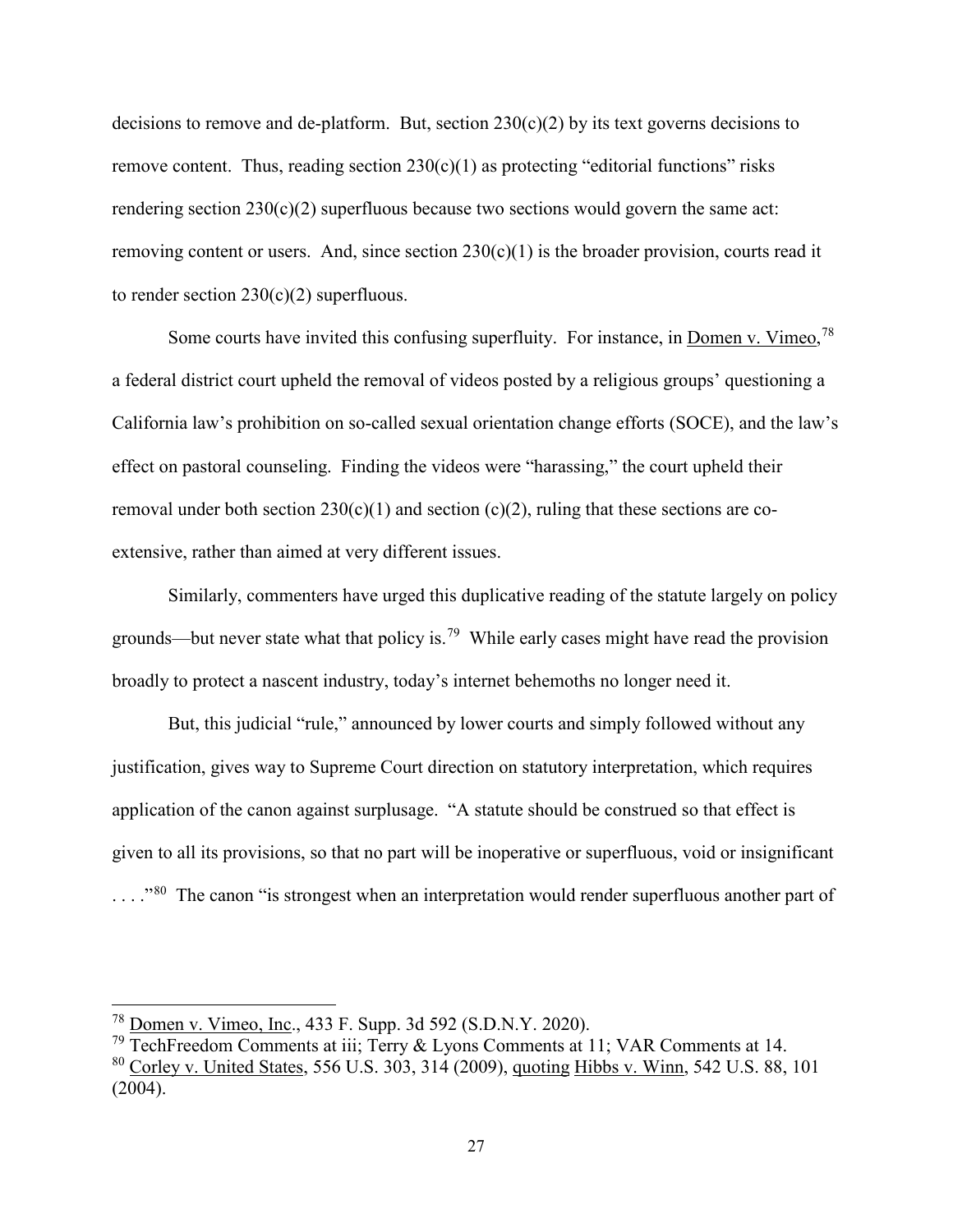the same statutory scheme." Here, the provisions are right next to each other. The antisurplusage canon is a "cardinal principle of statutory construction."<sup>81</sup>

Thus, the FCC should resolve the ambiguity of whether to apply section  $(c)(1)$  or  $(c)(2)$  to removal of content: Section  $230(c)(1)$  governs liability for content already on platforms; section  $230(c)(2)$  governs removal of content for reasons related to legal content regulation in 1996, when the provision was passed; and, every other action is controlled by contract and other generally applicable laws.

Alternatively, some argue that section  $230(c)(1)$  and (2) should be read duplicatively because this interpretation makes lawsuits easier to dismiss and immunity for faulty content moderation that changes the meaning of posts.<sup>82</sup> It may be that it is easier for a defendant to gain a dismissal under section  $230(c)(1)$  than  $(c)(2)$  for a claim of unlawful deletion or editing, but Congress never intended section  $230(c)(1)$  to protect against platforms' own speech or content moderation. Section  $230(c)(2)$  provides that protection.

#### **F. Section (c)(1) and Section (f)(3): The Developer Exception**

Section  $230(c)(1)$  places "information content providers," *i.e.*, entities that create and post content, outside its protections. This means any person or entity that is responsible, in whole or in part, for the creation or development of information provided through the internet, does not receive the statute's shield. This so-called "developer exception" is essential to the structure of section 230. Just as the editor of an anthology of poems or essays presents his own speech and expression, so does a platform that significantly shapes others' content. This is an obvious point.

<sup>&</sup>lt;sup>81</sup> Williams v. Taylor, 529 U.S. 362, 404 (2000).

<sup>82</sup> CDT Comments at 2; Open Technology at 7-8; TechFreedom Comments at 89-90.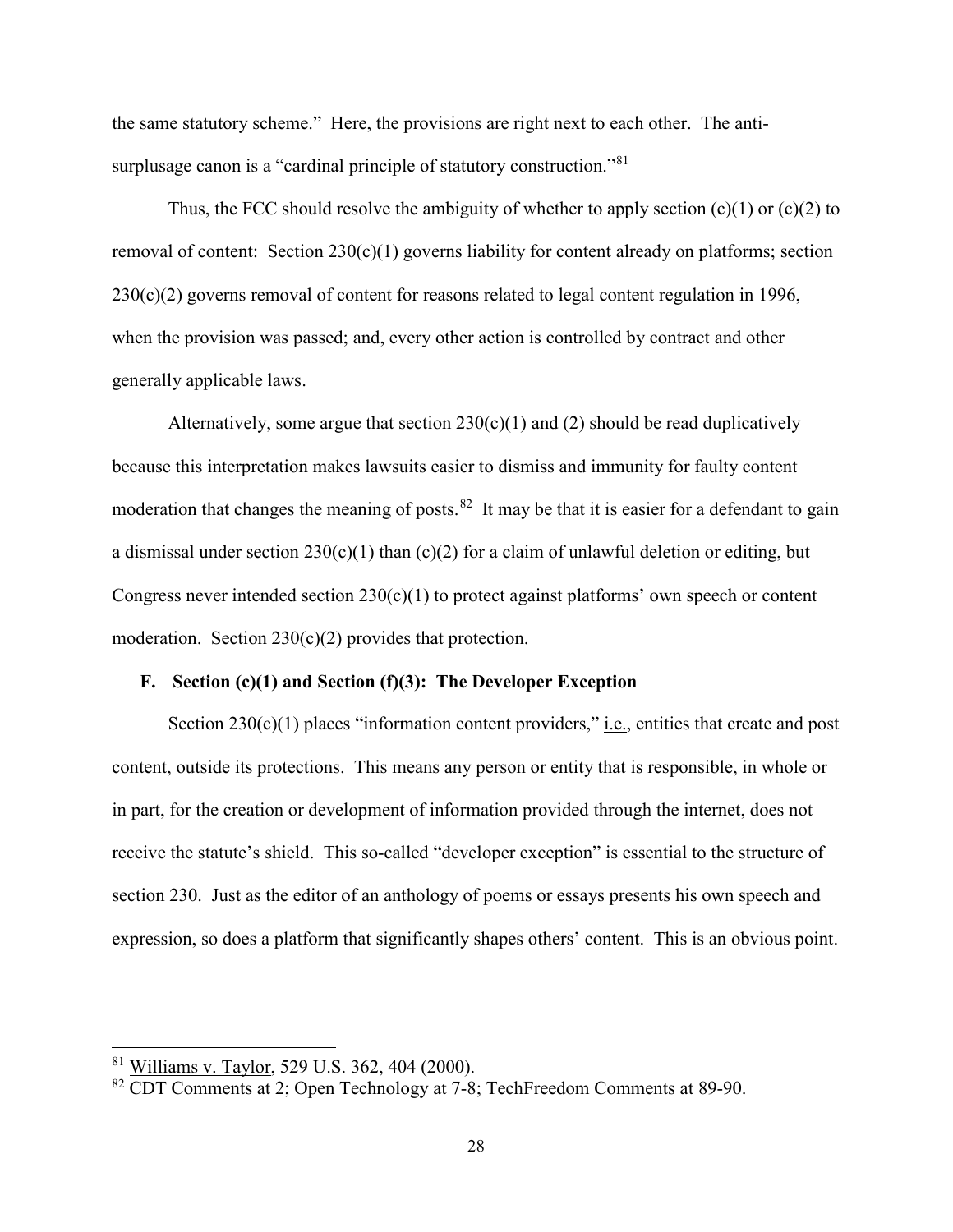The Petition pointed to FTC Commissioner Rohit Chopra's recognition that platforms, through manipulation of content, can become speakers.<sup>83</sup>

Numerous cases have found that interactive computer service's designs and policies render it an internet content provider, outside of section  $230(c)(1)$ 's protection. But the point at which a platform's form and policies are so intertwined with users' content so as to render the platform an "information content provider" is an ambiguous line that calls forth for regulatory explication to resolve conflicting court decisions.<sup>84</sup>

Courts have proposed differing ways to draw this difficult line, most influentially in the Ninth Circuit in Fair Housing Council of San Fernando Valley v. Roommates.Com. There, the court found that "[b]y requiring subscribers to provide the information as a condition of accessing its service, and by providing a limited set of pre-populated answers, Roommate becomes much more than a passive transmitter of information."<sup>85</sup> But, this definition has failed to provide clear guidance, with courts struggling to define "material contribution," and not all courts accept the material contribution standard. "86 Other circuits conclude that a website becomes an information content provider by "solicit[ing] requests" for the information and then "pa[ying] researchers to obtain it."<sup>87</sup>

Recognizing the ambiguities, commenters opposed to the Petition argue simply that creating a rule to implement the provision would effect a change in the law<sup>88</sup> Commenters

 $\overline{a}$ 

<sup>&</sup>lt;sup>83</sup> Petition at 45; see also Comments of the Claremont Institute, RM-Docket No. 11-852 at 4, (2020) (Claremont Comments) ("If dominant online platforms wish to act like editors and publishers, they will be free to do so. However, they will have to assume the same legal responsibilities as other publishers and editors").

<sup>84</sup> Id. at 43-46.

 $85$  Fair Hous. Council, 521 F.3d at 1166.

 $86$  Huon v. Denton,  $841$  F.3d 733, 742 (7<sup>th</sup> Cir. 2016).

 $\frac{87}{187}$  FTC v. Accusearch Inc., 570 F.3d 1187, 1199–1200 (10th Cir. 2009).<br> $\frac{88}{18}$  Internet Association Comments at 30-31.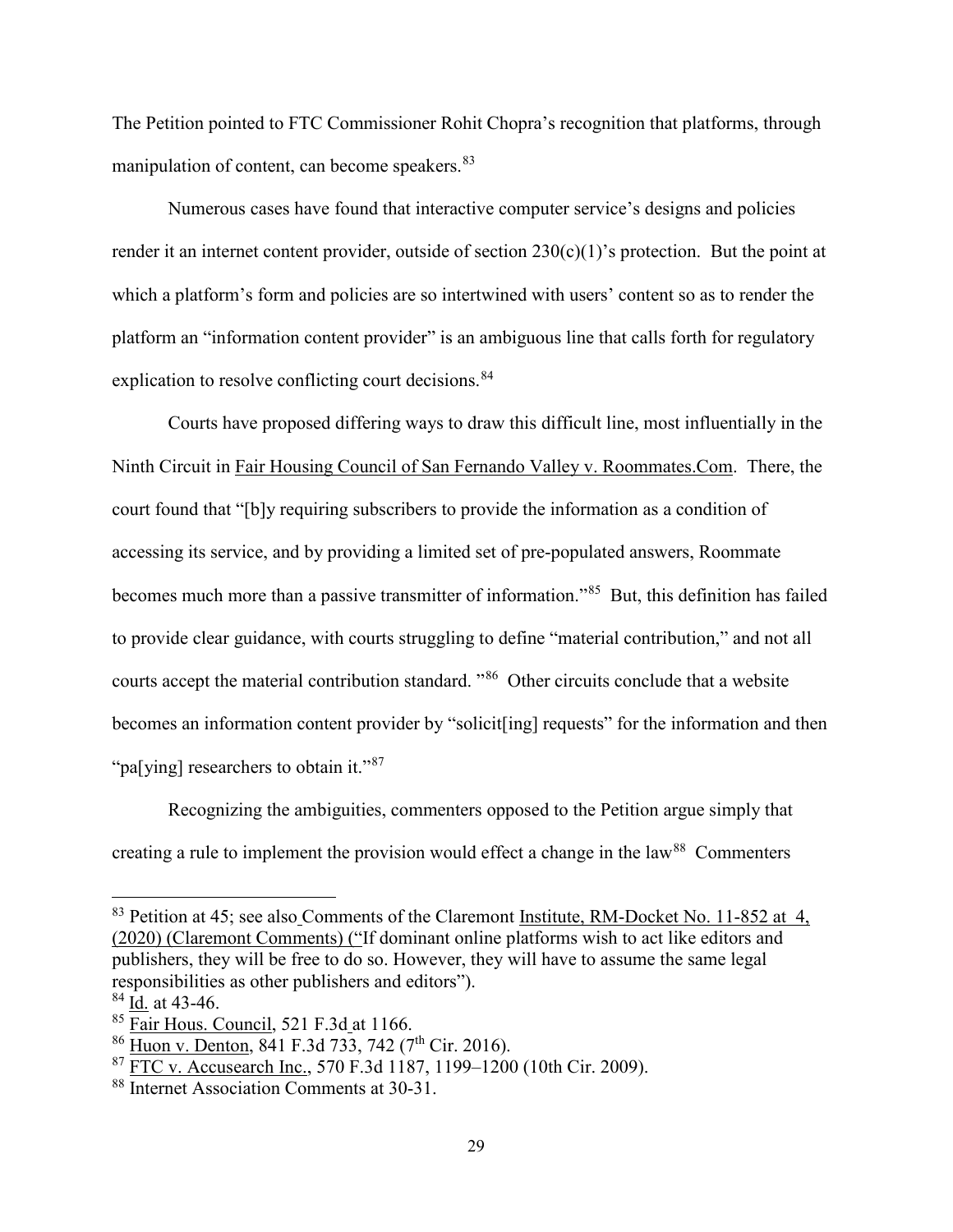declare that the distinction was not meant to involve content moderation decision,<sup>89</sup> or they lament that applying the developer exception would have a major regulatory impact.<sup>90</sup> Regardless of these policy concerns, the FCC has a duty to bring independent judgment in its interpretation of section 230 and clarify its ambiguous statutory mandates.

#### **III. The FCC Has the Power to Regulate Social Media Firm under Title I**

With roots in the Modified Final Judgment for the break-up of  $AT\&T^{91}$  and codified by the Telecommunications Act of 1996,  $92$  the term "information service" refers to making information available via telecommunications. Under FCC and judicial precedent, social media sites are "information services." As such, courts have long recognized the Commission's power to require disclosure of these services under sections 163 and 257 of the Communications Act.

Some commenters claim that neither section 167 nor 257 grant authority to the Commission to impose transparency regulation because these provisions only direct the Commission to provide reports to Congress, or identify barriers to entry.<sup>93</sup> But, the D.C. Circuit has rejected that argument already. In Mozilla Corp. v. Fed. Commc'ns Comm'n, the Court ruled the "Commission's reliance on 47 U.S.C. § 257 to issue the transparency rule was proper," with

<sup>&</sup>lt;sup>89</sup> Americans for Prosperity Comments at 21-22; Comments of New America, Docket No. RM-11862 at 19-22 (Filed Sept. 2, 2020); Public Knowledge Comments at 13-14.<br><sup>90</sup> Comments of NetChoice, Docket No. RM-11862 at 22 (Filed Sept. 2, 2020).

<sup>&</sup>lt;sup>91</sup> United States v. Am. Tel. & Tel. Co., 552 F. Supp. 131, 179 (D.D.C. 1982), aff'd sub nom. Maryland v. United States, 460 U.S. 1001 (1983) (observing that "'Information services' are defined in the proposed decree at Section IV(J) as: the offering of a capability for generating, acquiring, storing, transforming, processing, retrieving, utilizing or making available information which may be conveyed via telecommunications").

 $92$  47 U.S.C. § 153(24). Commenters broadly recognize the value of this transparency; Comments of AT&T, Docket No. RM-11862 at 2-3 (Filed Sept. 3 2020) (AT&T Comments); Makridis Comments at 3.

<sup>&</sup>lt;sup>93</sup> Comments of the Consumer Technology Association, Docket No. RM-11862 at 28 (Filed Sept. 2, 2020) (CTA Comments); TechFreedom Comments at 17-19.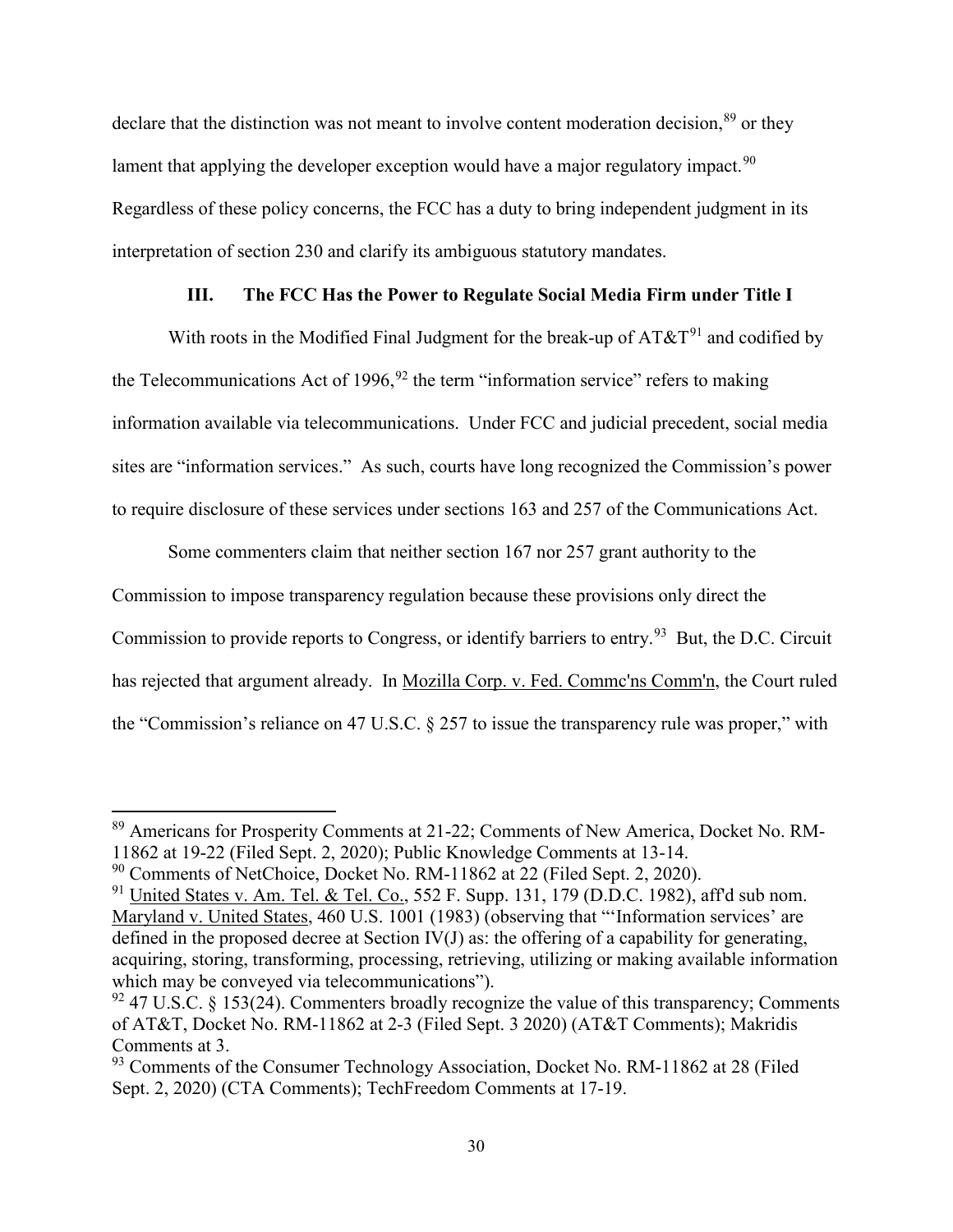regard to broadband internet access providers.<sup>94</sup> Even commenters strongly opposing the disclosure regulations, concede this point.<sup>95</sup>

Given that the Commission has power to mandate disclosure for information services, the remaining question is whether social media are information services. Numerous courts have ruled that search engines, browsers and internet social media precursors such as chat rooms are information services.96 In short, courts have long recognized edge providers as information services under Title I.

Some suggest the definition of the statutory term "interactive computer service" excludes social media from the information service category.<sup>97</sup> The term "interactive computer service" means "any information service, system, or access software provider that provides or enables computer access by multiple users to a computer server."<sup>98</sup> Commenters argue that under the statute an entity can be an information content provider but not an information service.<sup>99</sup> True enough, but that argument does not respond to the Petition's demonstration that social media are,

 $^{94}$  Mozilla Corp. v. Fed. Commc'ns Comm'n, 940 F.3d 1, 47 (D.C. Cir. 2019).<br><sup>95</sup> Internet Association Comments at 57.

<sup>&</sup>lt;sup>96</sup> Mozilla Corp., 940 F.3d at 34 ("But quite apart from the fact that the role of ISP-provided browsers and search engines appears very modest compared to that of DNS and caching in ISPs' overall provision of Internet access, Petitioners are in a weak posture to deny that inclusion of 'search engines and web browsers' could support an 'information service' designation . . . since those appear to be examples of the 'walled garden' services that Petitioners hold up as models of 'information service'-eligible offerings in their gloss of Brand X") (internal citations omitted); FTC v. Am. eVoice, Ltd., 242 F. Supp. 3d 1119 (D. Mont. 2017) (email and online "chat rooms" "were enhanced services because they utilized transmission lines to function, as opposed to acting as a pipeline for the transfer of information . . . .'This conclusion is reasonable because email fits the definition of an enhanced service'" (quoting Howard v. Am. Online Inc., 208 F.3d 741, 746 (9th Cir. 2000)); H.R. Rep. No. 103-827, at 18 (1994), as reprinted in 1994 U.S.C.C.A.N. 3489, 3498. ("Also excluded from coverage are all information services, such as Internet service providers or services such as Prodigy and America-On-Line"). <sup>97</sup> Americans for Prosperity Comments at 36; Open Technology Comments at 3.  $98$  47 U.S.C. § 230(f)(2).

<sup>&</sup>lt;sup>99</sup> Americans for Prosperity Comments at 36.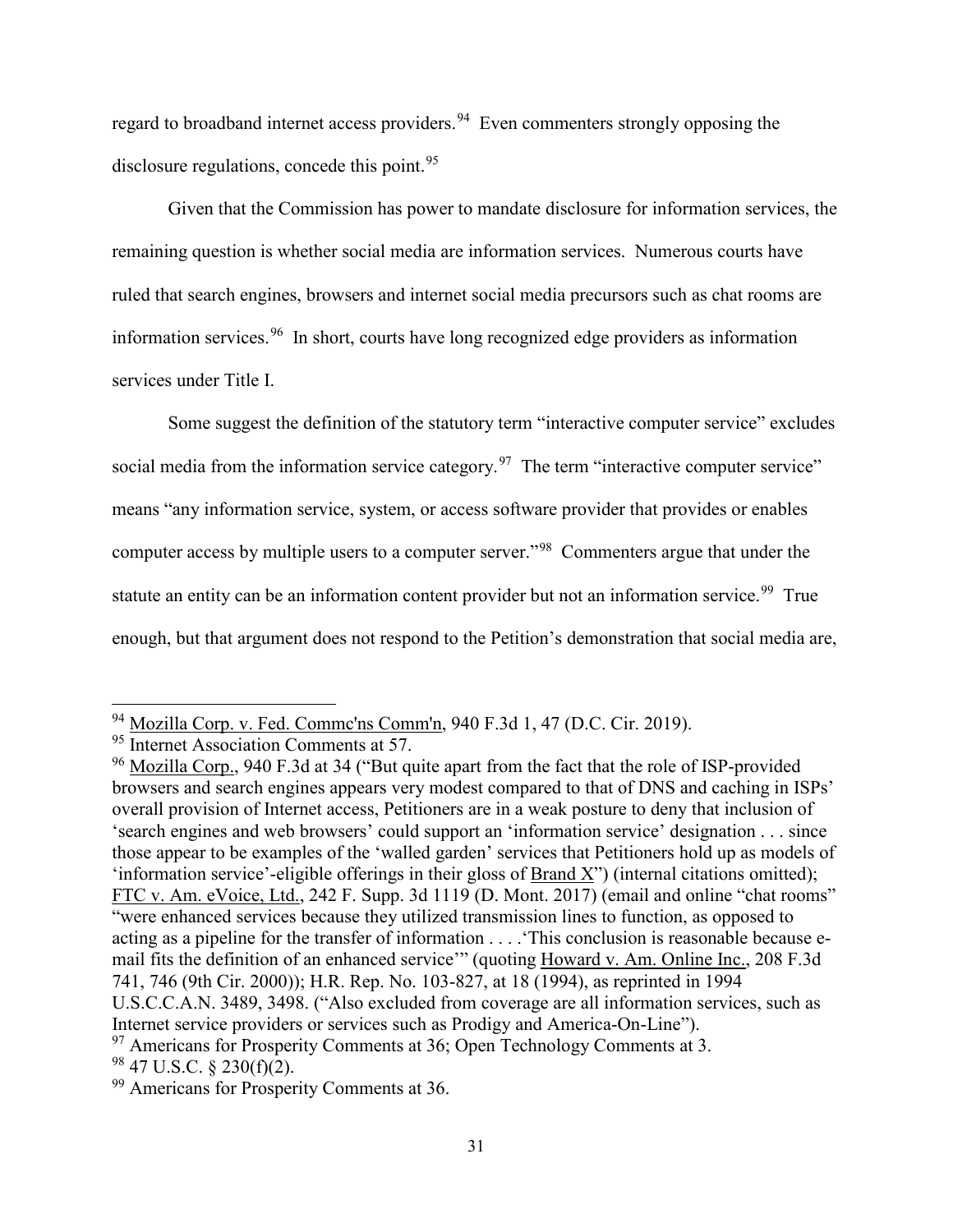by the FCC's own definitions, an information service—and they are certainly not, nor has any argued, either a "system or access software provider."<sup>100</sup> Similarly, some commenters argue that three terms in the list are conjunctive, not disjunctive, meaning that an "interactive computer service" is all three—an interpretation at odds with the plain meaning of "or."<sup>101</sup>

Courts, however, follow the provisions plain meaning. Search engines and social media platforms are interactive computer services—a statutory term that includes three types of things: information service, system, or access software provider. Search engines and social media belong to the first category. For instance, "Ask.com [an early search engine] is an 'interactive computer service' because it is an internet search engine that allows members of the public to search its directory of web pages and is therefore an "information service."<sup>102</sup>

Some Petitioners dispute that courts have long classified social media as information services. They claim that these numerous cases did not speak to the exact issue here: whether the FCC may impose disclosure on information service under the Communications Act.<sup>103</sup> Classifying social media as information services is a question that presents itself in a variety of contexts—and if social media is an information service in one context, it is in another. Some commenters have argued because the Commission has never answered the question of whether Title I disclosure applies to social media, it cannot now.104

<sup>&</sup>lt;sup>100</sup> Petition at 47-48.

<sup>&</sup>lt;sup>101</sup> Open Technology Comments at 3.

<sup>&</sup>lt;sup>102</sup> Murawski v. Pataki, 514 F. Supp. 2d 577, 591 (S.D.N.Y. 2007); <u>see also Kinderstart.com</u> LLC v. Google, Inc., No. C06-2057JFRS, 2007 WL 831806 (N.D. Cal. Mar. 16, 2007).

<sup>103</sup> TechFreedom Comments at 22.

<sup>&</sup>lt;sup>104</sup> Internet Association Comments at 56.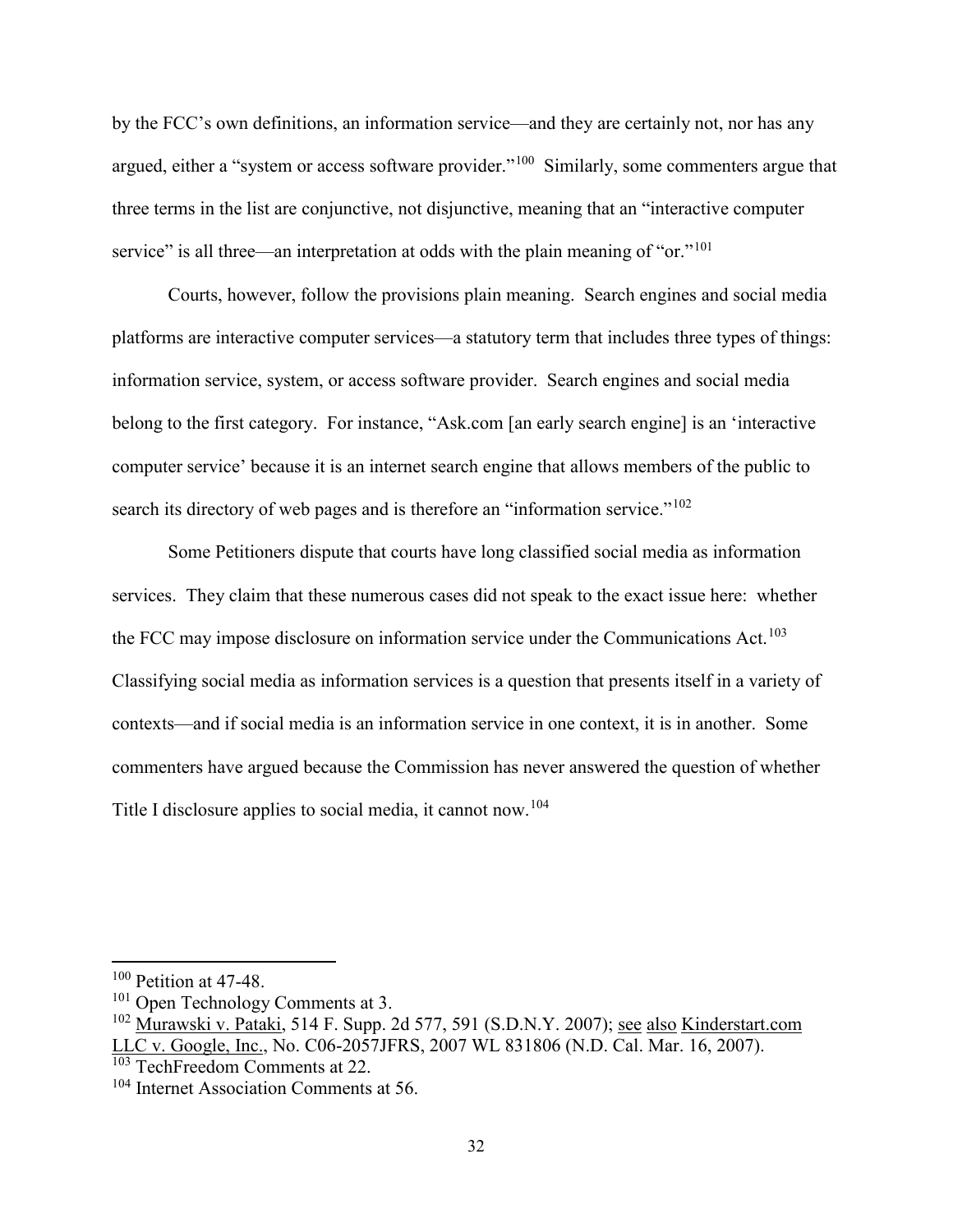Others argue that because the Commission in the Preserving the Open Internet Order did not impose Title II on edge providers renders, Title I regulation is now inappropriate.<sup>105</sup> This argument lacks force. In the *Preserving the Open Internet Order*, the FCC deemed BIASs to be an information service, and the D.C. Circuit in Verizon v. FCC struck down many common carriage-like rules, such as non-discrimination, the FCC imposed pursuant to its regulation of information services under Title I.<sup>106</sup> Verizon is inapposite because the Petition does not ask for imposition of common carriage rules which the FCC can apply to BIASs only when regulated under its Title II jurisdiction. Rather, Verizon *upheld* the imposition of the FCC's disclosure rules on BIASs when regulated as information services.<sup>107</sup> Thus, social media and other edge providers, which have always been regulated as information services, are subject to the FCC's power to compel disclosure.

Commenters argue that the Commission cannot impose disclosure requirements because statutory provisions only allow disclosure to show "barriers to entry by telecommunications and information service providers reliant on the underlying broadband" service to reach their customers.108 But, of course, social media content providers' network management and content promotion strategies are vital to the many competitors and other information service. They need

<sup>&</sup>lt;sup>105</sup> In the Matter of Preserving the Open Internet; Broadband Industry Practices, GN Docket No. 09-191, WC Docket No. 07-52, Report and Order, 25 FCC Rcd. 17905 (2010); Internet Association Comments at 56-57.

<sup>106</sup> Verizon, 740 F.3d at 649–50.

 $107$  Id. at 659 ("The disclosure rules are another matter. Verizon does not contend that these rules, on their own, constitute *per se* common carrier obligations, nor do we see any way in which they would").

<sup>108</sup> TechFreedom Comments at 21.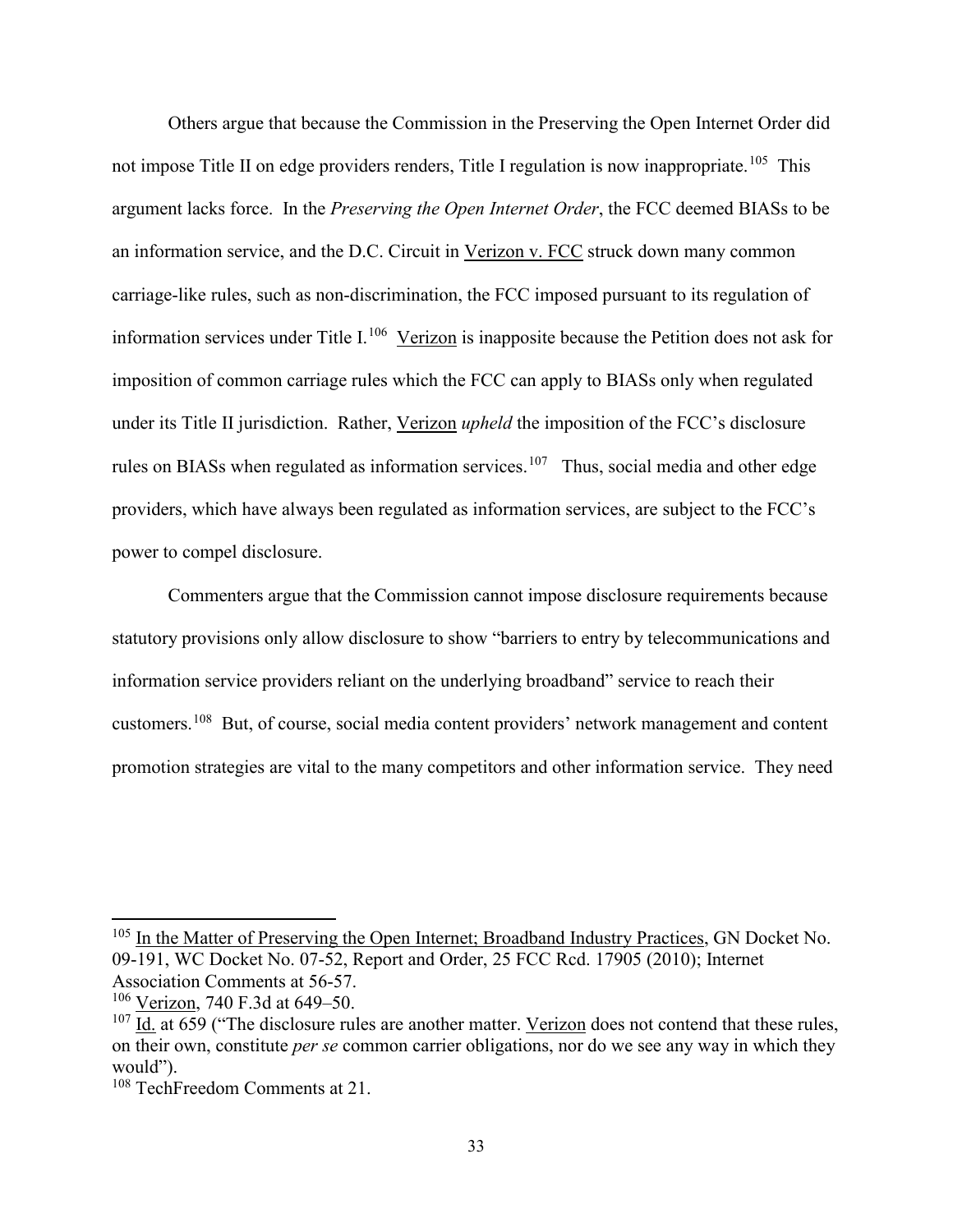this information to determine how best to promote their traffic to market their services and reach clients.109

And, finally, commenters argue disclosure would violate First Amendment principles.<sup>110</sup> But, again, if the D.C. Circuit accepted this disclosure for one type of information service provider, i.e., BIASs, as upheld in Verizon, it is hard to see why the First Amendment would preclude it for another.<sup>111</sup> Without providing any specific example, commenters present parades of horrible competitive harms, intellectual property violations, and regulatory burdens.112 But, to the degree any of this information and disclosure is protectable under trade secret law, it could be reviewed confidentially by the Commission. Further, these requirements have existed for years for BIASs, yet they have generated no reported competitive harm.  $^{113}$ 

Contradicting themselves, some commenters argue that disclosure for BIASs are different than for social media content because the latter involves "editorial discretion."114 But this argument undermines the claim that social media's content moderation is not speech. If it is, then section 230(c)(1) cannot applies because it only protects information provide by *"another*  internet content provider."

#### **IV. The First Amendment Supports NTIA's Recommendations**

The Petition urges the Commission to return section 230 to its original purpose and meaning. The Petition's suggested rules only violate the First Amendment if section 230, itself,

 $109$  Commenters recognized the value of disclosure to market entry, the economy in general and our political life. See AT&T Comments at 3-4; Attorneys General Comments at 3-4; Free State Comments at 6.

<sup>&</sup>lt;sup>110</sup> Internet Association Comments at 57-58.

<sup>111</sup> AT&T Comments at 3-4.

<sup>112</sup> CTA Comments at 31-32.

<sup>113</sup> AT&T Comments.

<sup>&</sup>lt;sup>114</sup> TechFreedom Comments at iii, 63-64.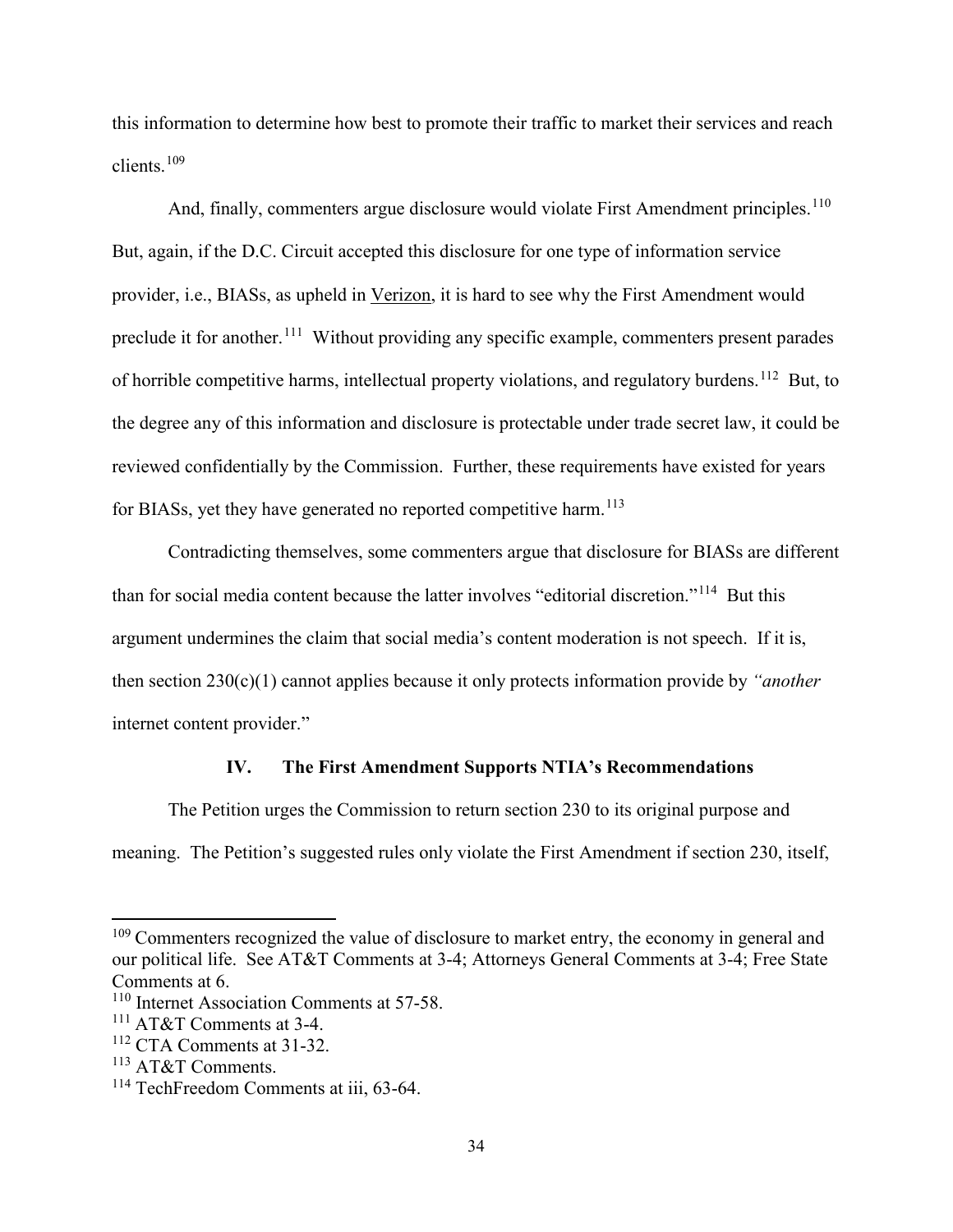is deemed to violate the First Amendment—something none of the commenters suggest.<sup>115</sup> As an initial matter, many commenters compare Petition's suggested regulations to the "Fairness Doctrine," the regulation that required television and radio broadcasters to offer time to present opposing views to any editorial position the broadcasters took.116 Commenters claim that NTIA's proposed regulation to say the same thing.<sup>117</sup>

NTIA's Petition has nothing to do with Fairness Doctrine. It does not mandate any sort of content at all. Rather, it asks to limit section  $230(c)(1)$ 's protections to third party content, which if spoken or published by the platform, would be unlawful. This is simply the liability regime that all newspapers and cable systems face. Second, the Petition asks to limit protections for removal to certain situations, enumerated by the statute. Limiting special protections in this way does not mandate content because platforms are always free to remove content for *any reason.* But, if they do so for reasons other than those section 230(c)(2) enumerates, generally applicable law applies.

The Petition presents no forced speech issues. Platforms are free to accept or remove content for any reason. Thus commenter veer off-point when the cite to such cases as Hurley v. Irish-American Gay, Lesbian & Bisexual Group of Boston, in which the Supreme Court held that the government could not compel the organizers of a parade to include individuals, messages, or

<sup>&</sup>lt;sup>115</sup> Some commenters call many First Amendment arguments presented as "crying First" Amendment wolves," that will "diminish a proper understanding of the First Amendment's free speech guarantee" Free State Comments at 5-6.

<sup>&</sup>lt;sup>116</sup> Comments of the Innovation Economy Institute, Docket No. RM-11862 at 5 (Filed Sept. 3, 2020); TechFreedom Comments at i, 24; Terry & Lyons Comments at 3; VAR Comments at 12- 13.

<sup>&</sup>lt;sup>117</sup> Terry & Lyons Comments at 2-3; Internet Association Comment at 51-53; VAR Comments at 13.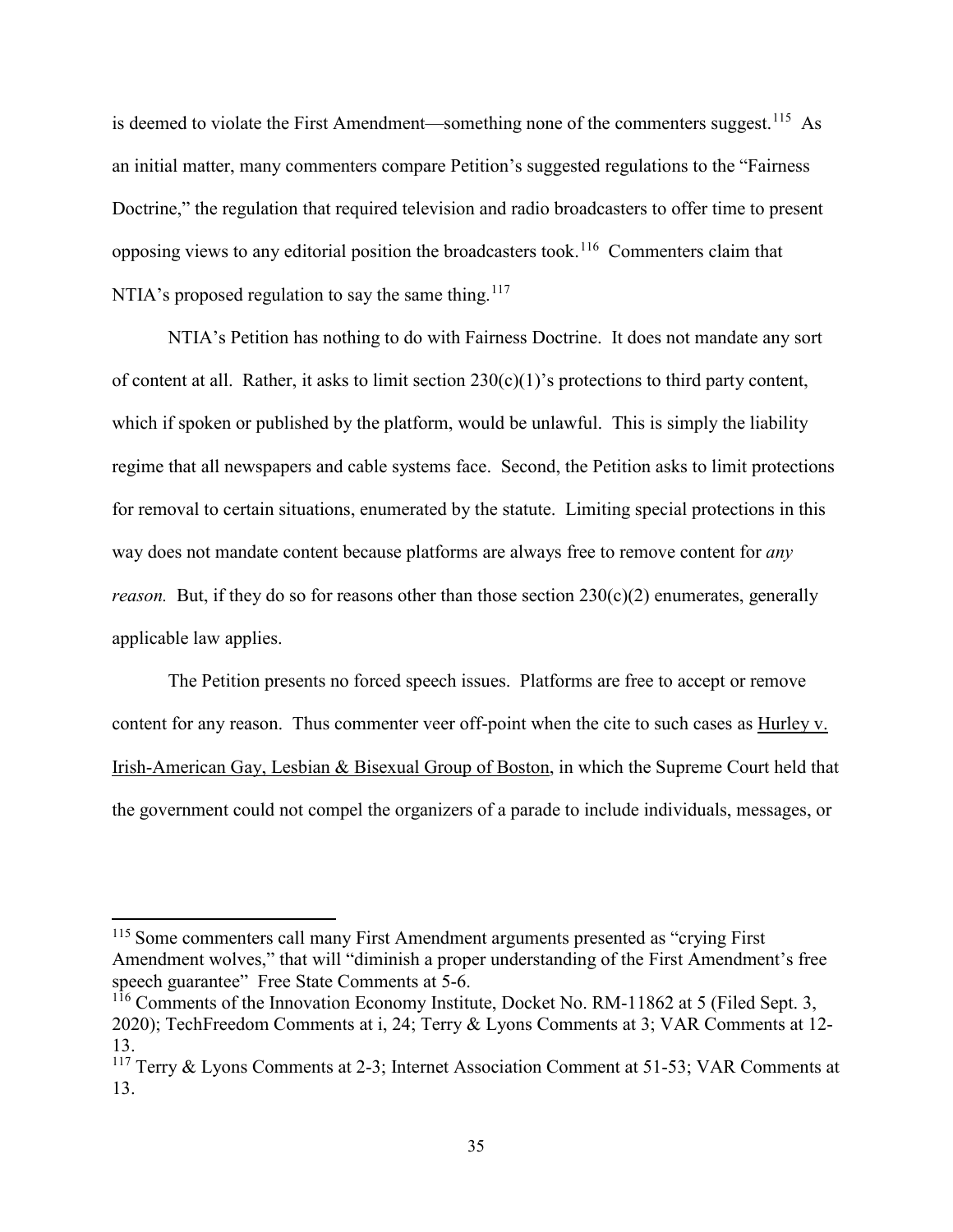signs that conflicted with the organizer's beliefs.<sup>118</sup> Here, the government compels no one; the platforms may include or exclude any one or any message.

Similarly, the Petition's interpretation of section 230 impinges on no editorial decisionmaking. Commenters claim that the Petition's proposed regulation creates a "right to respond" principle, which the Supreme Court in Miami Herald Publishing Co. v. Tornillo, <sup>119</sup> declared unconstitutional for newspapers, is off-base.<sup>120</sup> Just like newspapers, social media may allow on their platforms anyone they like, pursuant to their own rules and contracts. Thus, the parade of horribles include forcing Christian websites to accept the postings of Satanists is misguided. Under the Petition, any website is free to exclude for any reason. Section 230, however, does not protect decisions to restrict access; contract and generally applicable law does. Section 230 only protects takedowns if done for the enumerated reasons.

Some commenters, conceding that the Petition advocates no content-based regulation or control of the editorial process, argue that failing to give section 230's special liability protection to all entities and all speech violates the First Amendment by preferring certain types of speech and speakers.<sup>121</sup> But, if these claims are correct, then section 230, itself, is unconstitutional. Its protections only extend to internet content service providers, not newspapers or cable systems. Similarly, section  $230(c)(1)$  only protects certain types of speech from take down, i.e., they types of speech enumerated in section  $230(c)(2)$ . And no court has ever questioned section  $230's$ constitutionality under the First Amendment.

<sup>118</sup> Americans for Prosperity Comments at 15-16.

<sup>119</sup> Miami Herald Publishing Co. v. Tornillo, 418 U.S. 241 (1974).

<sup>120</sup> Several commenters point to the Tornillo case, see*,* e.g.*,* Americans For Prosperity Comments 17-18; Terry & Lyons Comments 3-4.

<sup>&</sup>lt;sup>121</sup> IIC Comments at 14-15; Internet Association Comments at 50.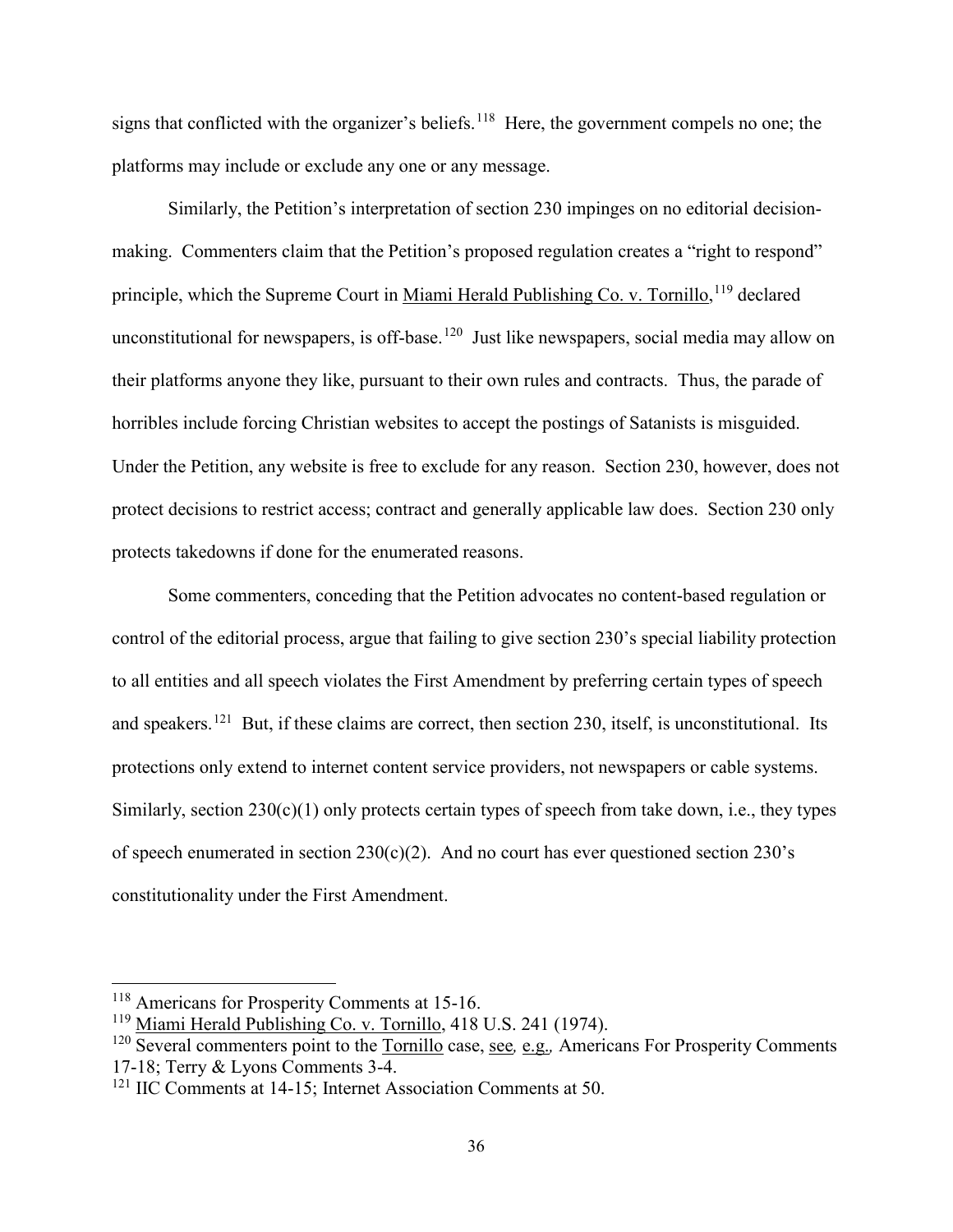To the contrary, the Supreme Court has upheld the constitutionality of offers special liability protections in exchange for *mandated* speech. In **Farmer's Union v. WDAY**,<sup>122</sup> the Court held that when the federal government mandates equal time requirement for political candidates—*a requirement still in effect,* this requirement negates state law holding station liable for defamation for statements made during the mandated period. In other words, the Court upheld federal compelled speech in exchange for liability protections. Section 230's liability protections, which are carefully drawn but come nowhere near to compelling speech, are just as constitutionally unproblematic if not more so.

One commenter points to Barr v. Am. Ass'n of Political Consultants, Inc., for the principle that section 230 must apply to all entities.<sup>123</sup> This case struck down exemptions found in a provision of the Telephone Consumer Protection Act of 1991  $(TCPA)^{124}$  for robocalls seeking to collect government debt as content-based discrimination under the First Amendment. TCPA imposed various restrictions on the use of automated telephone equipment. The statute, however, "exempted automated telephone calls to collect a debt owed to or guaranteed by the United States' after 'charged for the call.'"<sup>125</sup> In other words, Congress carved out a new government-debt exception to the general robocall restriction.126 Once again, this is a punitive statute that punishes speech and is inapposite.

Some claim that it makes no difference that NTIA's proposed rule would withhold the benefit of a liability shield rather than impose a penalty—both raise First Amendment

<sup>&</sup>lt;sup>122</sup> Farmer's Union v. WDAY, 360 U.S. 525, 526-28 (1958).

<sup>123</sup> Americans for Prosperity Comments at 14-15; see also Barr v. Am. Ass'n of Political Consultants, Inc., 140 S. Ct. 2335, 2346-47 (2020).

 $124$  47 U.S.C.S. § 227(b)(1)(A)(iii).

<sup>&</sup>lt;sup>125</sup> See Barr, 140 S. Ct. at 2341.

 $126 \overline{Id}$ . at 2344.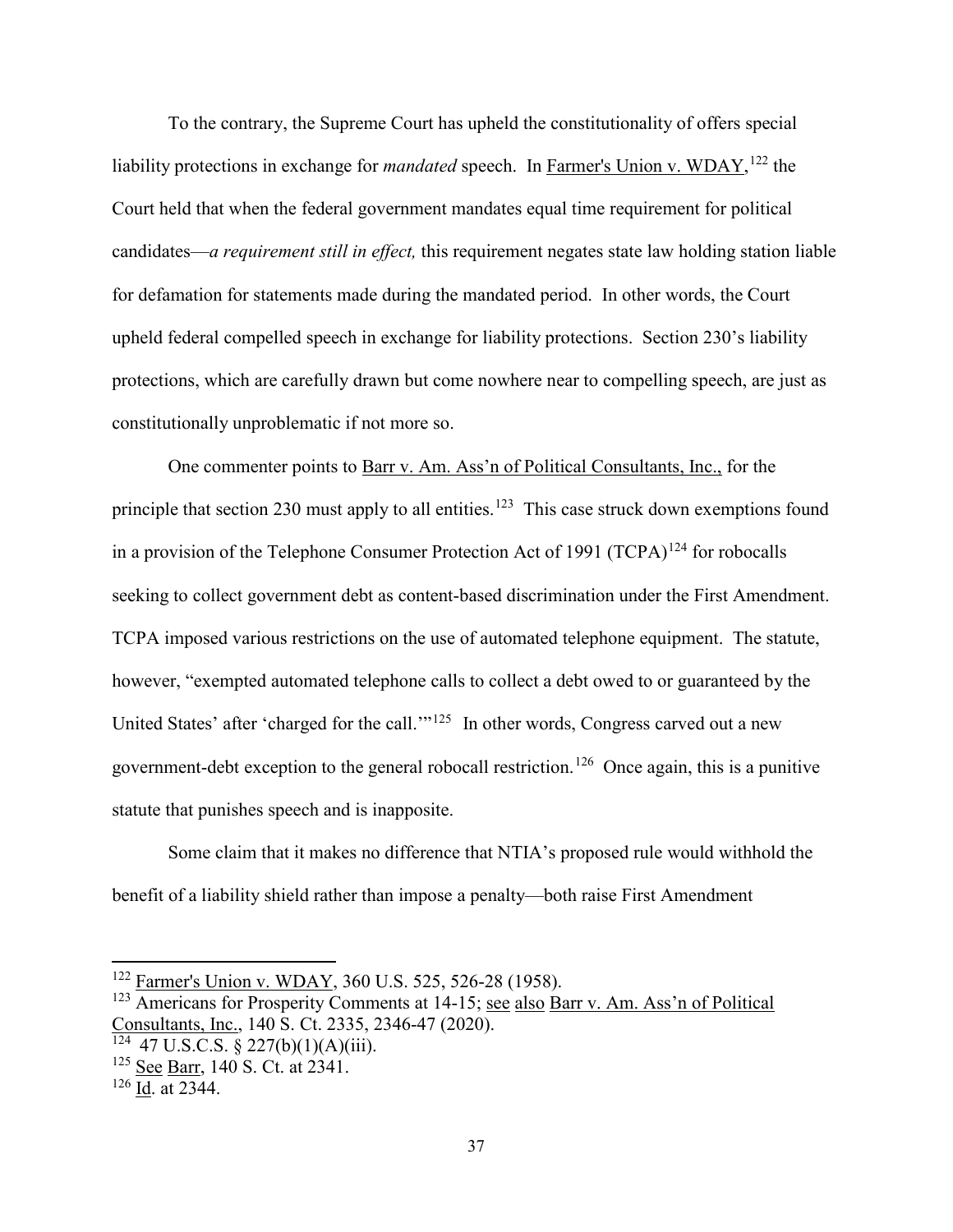concerns.127 But, there is no case cited in the voluminous comments that liability exceptions to common law that are content neutral raise First Amendment concerns. If they did, then newspapers would have a First Amendment claim that section 230 violated *their* rights as they are not covered by its protections. Indeed, the closest cases commenters cite--those dealing with government spending--demonstrate that the First Amendment plays little, if any role, in limiting government's role in bestowing benefits or granting subsidies.<sup>128</sup> Rather, the First Amendment only limits government's speech-based conditions for funding if they "seek to leverage funding to regulate speech outside the contours of the federal program itself."<sup>129</sup> Here, the Petition merely asks that the Commission return section 230 to its textual moorings and congressional design.

#### **V. Policy Considerations**

Many commenters predict bad policy outcomes should the Commission return section 230 to its textual moorings and congressional design. Many allege that the Petition's proffered interpretation will increase incentives for platforms to remove content and censor due to the risk of litigation.130 Others foresee that litigation risks combined with the lack of clear legal outcomes would force content platforms to disengage from moderation.<sup>131</sup> The effect of the incentives section 230 creates is complex and difficult to predict with precision. In light of this uncertainty, the best the Commission can do is follow Congress's text and intent.

<sup>&</sup>lt;sup>127</sup> Americans for Prosperity Comments at 16.

<sup>128</sup> Rust v. Sullivan, 500 U.S. 173, 195 (1991).

 $129$  Agency for Int'l Dev. v. All. for Open Soc'y Int'l, Inc., 570 U.S. 205, 206 (2013).

<sup>&</sup>lt;sup>130</sup> American for Prosperity Comments at 38.

<sup>&</sup>lt;sup>131</sup> Comments of the Section 230 Proponents, Docket No. RM-11862 at 17-18 (Filed Sept. 2, 2020).